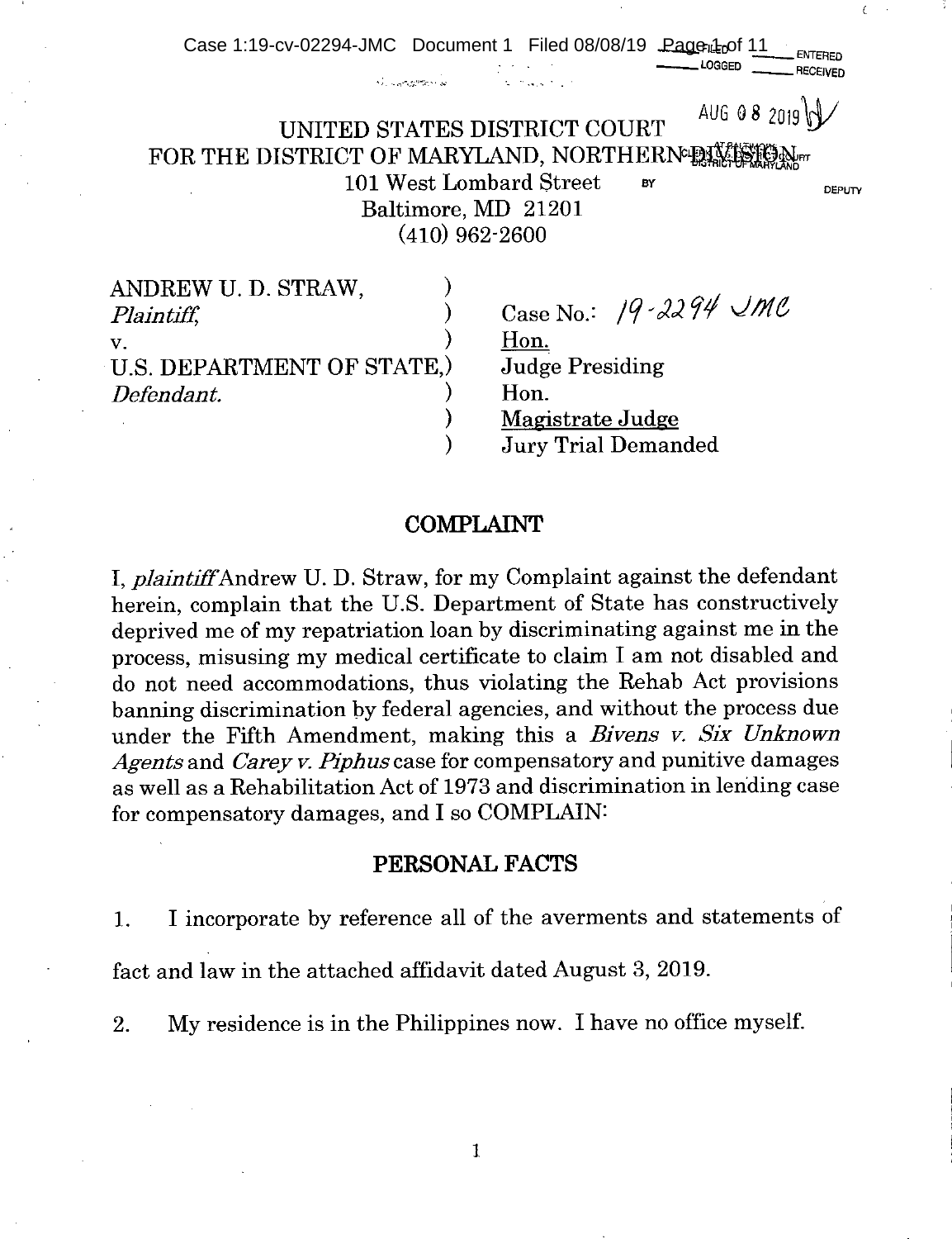3. I have engaged in reform efforts to protect disability access, and I sought a repatriation loan as a disabled and poor American citizen living in the Philippines without access to his Medicare. I was illegally denied the repatriation loan by the U.S. Embassy as described in my affidavit.

# **DISABILITIES**

I have severe physical and mental disabilities from public service 4. per the affidavit. I hereby incorporate by reference the following documents from *Straw v. Village of Streamwood, et. at,* 3:16-cv-50387 (N.D. Ill.): my affidavit regarding disabilities, Exhibit 4 in that case, and all evidence thereof mentioned in that affidavit, Exhibits 5-10. The xrays of my broken legs and pelvis are easily seen on the webpage I set up to display my disabilities. www.andrewudstraw.com

I have been adjudicated as disabled by Illinois Court of Appeals, 5. which recognized that I am a disability rights public figure. *Straw v. Chamber,* 2015 IL App (1st) 143094-U (at \*2).

Further, the U.S. Department of Education forgave my \$52,000 6. student loan due to my being on SSDI with severe disabilities. This disability forgiveness was finalized on or about September of 2017.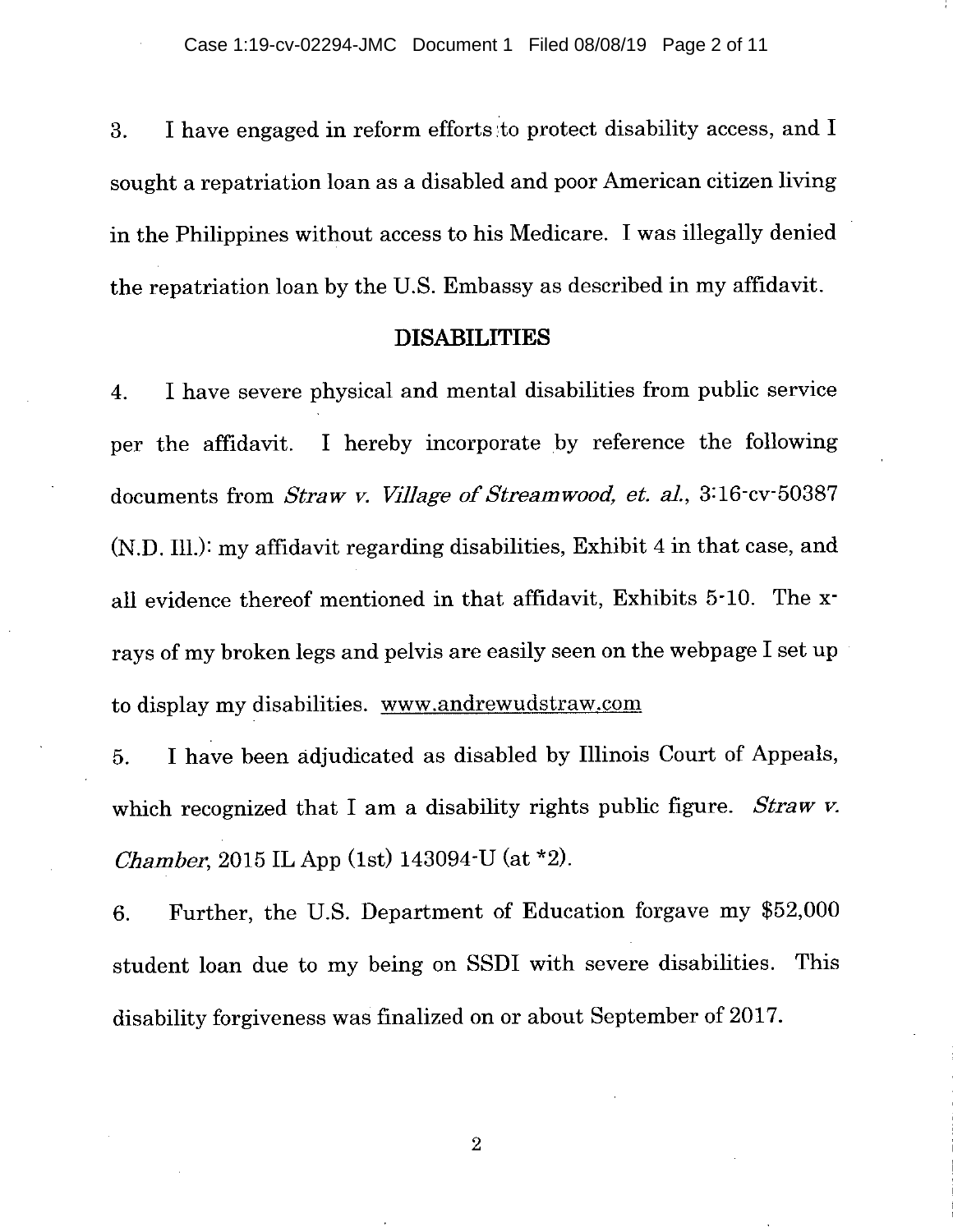Case 1:19-cv-02294-JMC Document 1 Filed 08/08/19 Page 3 of 11

I am a disability rights political figure because I founded "Disability 7. Party" on 2/5/2013 and it now has thousands of followers in the U.S.A. and abroad.

The ADA Amendments Act of 2008 guarantees that mitigating or 8. ameliorating treatments should be disregarded when considering the disability. 42 USC  $$12102(4)(E)(i)$ . The same standard is true of the Rehabilitation Act of 1973 and the State Department is bound by the Rehab Act not to discriminate in its programs. 29 U.S.C. §§ 794 & 794a 9. The state of my right hip and right femur and left leg and ankle show that I would be in a wheelchair all the time without that metal keeping me together. I am even missing a large portion of the top of my right femur from the total hip replacement, which includes a prosthetic partial femur. I must be considered as a person who uses a wheelchair because I could be in that state with a single trip and fall, I have used a wheelchair in the past, and the ADA says I am in that "wheelchair-using state" forever as a matter of law. 42 USC §12102(4)(E)(i). See, affidavit on disability and x-rays. 29 U.S.C. §§ 794 & 794a use the same standards.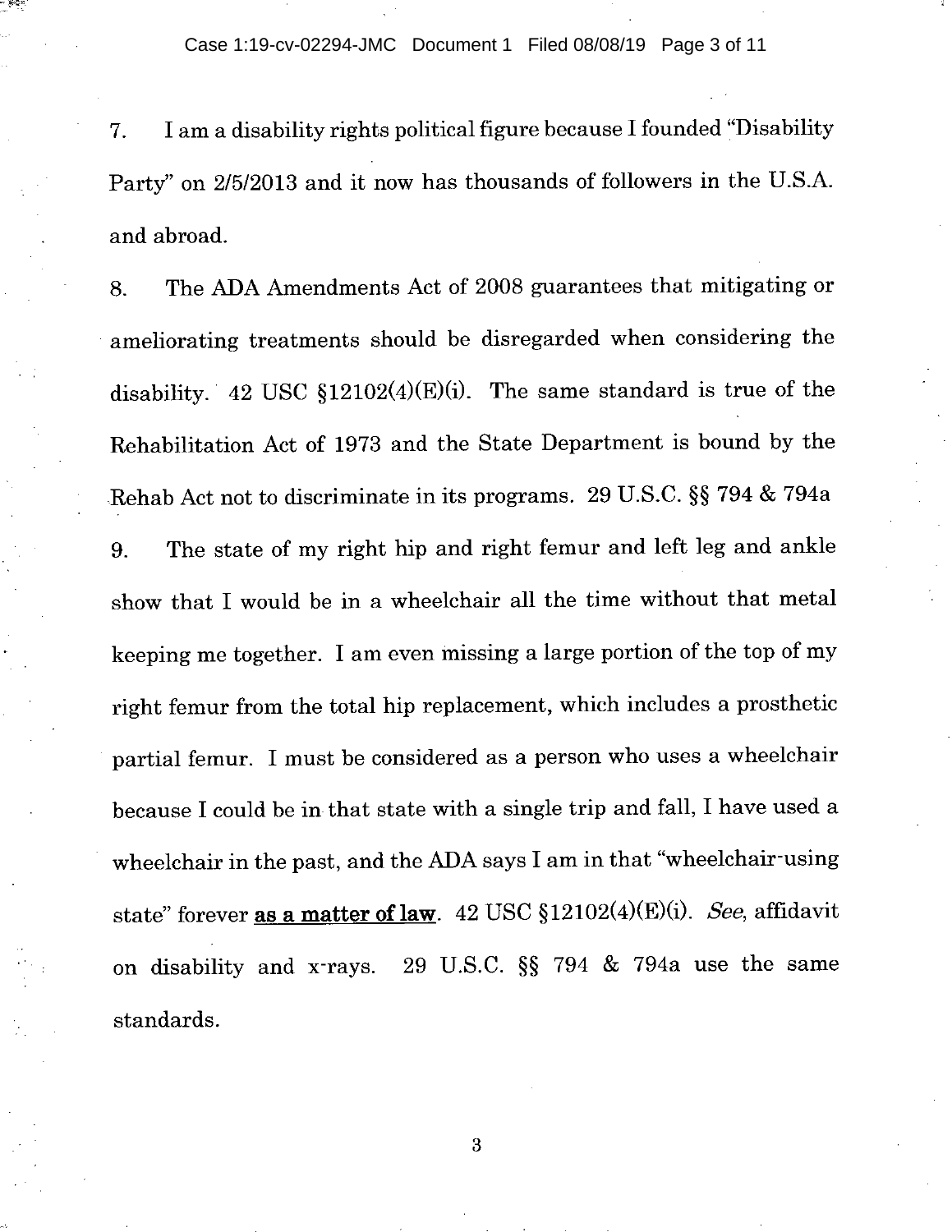I have sued the City of South Bend in Indiana and sought the 10. assistance of the Federal Highway Administration's Office of Civil Rights in 2015. *Straw v. City of South Bend, et. al.,* 3:16-cv-342-JED-MGG (N.D. Ind.). FHWA assisted me.

FHWA said that blocking accessible features with snow is 11. prohibited under the ADA, Title II. (Exhibit 16, *Straw v. Streamwood).*  I settled with South Bend years ago. Similarly, I settled with Kane County, Illinois, on or about March 2017 due to that local government leaving a large pile of snow in 50% of its handicap parking serving the Election Board office when I was a congressional candidate there.

These settlements are evidence that my ADA work in the N. 12. District of Illinois and the N. District of Indiana is yielding results for people with disabilities. I have also set an Illinois human rights precedent that businesses deliberately piling snow into handicap parking is discrimination on its face. *Straw v. Reposteria,* 2015CP3451 (Ill. Hum. fits. Comm. 2019). I had standing to do this because of my physical disabilities obtained from my sacrifice to 400+ Indiana courts.

The Indiana Supreme Court has discriminated against me for the 13. past *18 years* for the reasons I gave in *Straw v. Indiana Supreme Court,*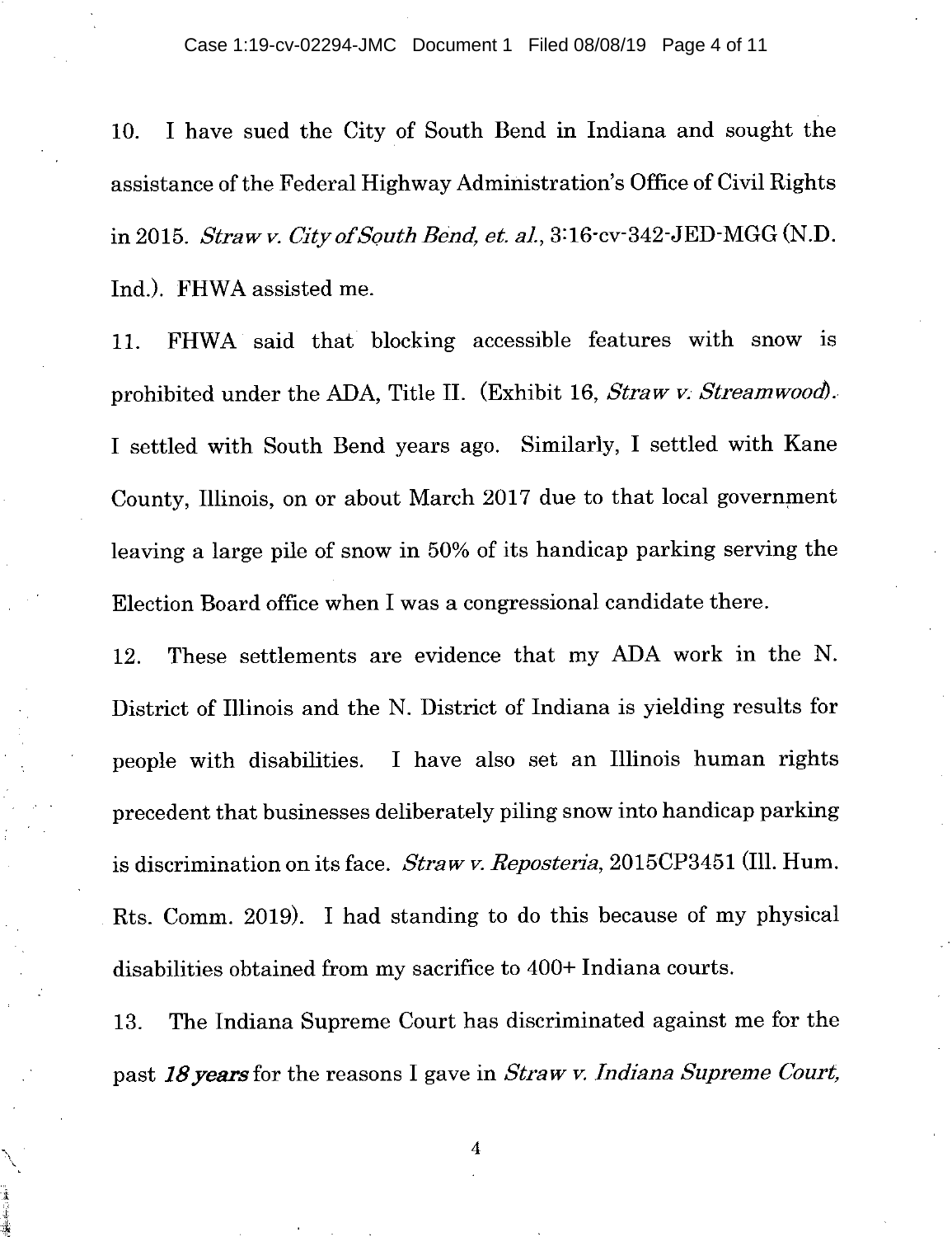Case 1:19-cv-02294-JMC Document 1 Filed 08/08/19 Page 5 of 11

*et. al,* 1:16-cv-3483-SEB-TAB (S.D. Ind.). See also *Straw v. Indiana, et. at,* 2019-147 (Vt.).

I am very sensitive and absolutely intolerant to disability 14. discrimination and denial of my rights to accommodations and this increases the level of damages that are due here.

My affidavit establishes my grounds for asking the following counts 15. to be adjudicated:

# **COUNT I: 5TH AMENDMENT DUE PROCESS VIOLATIONS**

This *Bivens v. Six Unknown Agents* count is about my 5th 16. Amendment substantive due process *(Goldberg v. Kelly)* rights being violated by the defendant, the United States. I had a right to the repatriation loan without any bad faith actions depriving me of that program and its benefits. There is no requirement in that program that a medical certificate allowing travel could be used to **deny accommodations.** The Embassy acted in bad faith in denying me my escort, refusing to pay her, and falsely interpreting my fitness to travel certificate (Ex. 1) as meaning I am not disabled such that I need no accommodation. These acts of discrimination were done deliberately to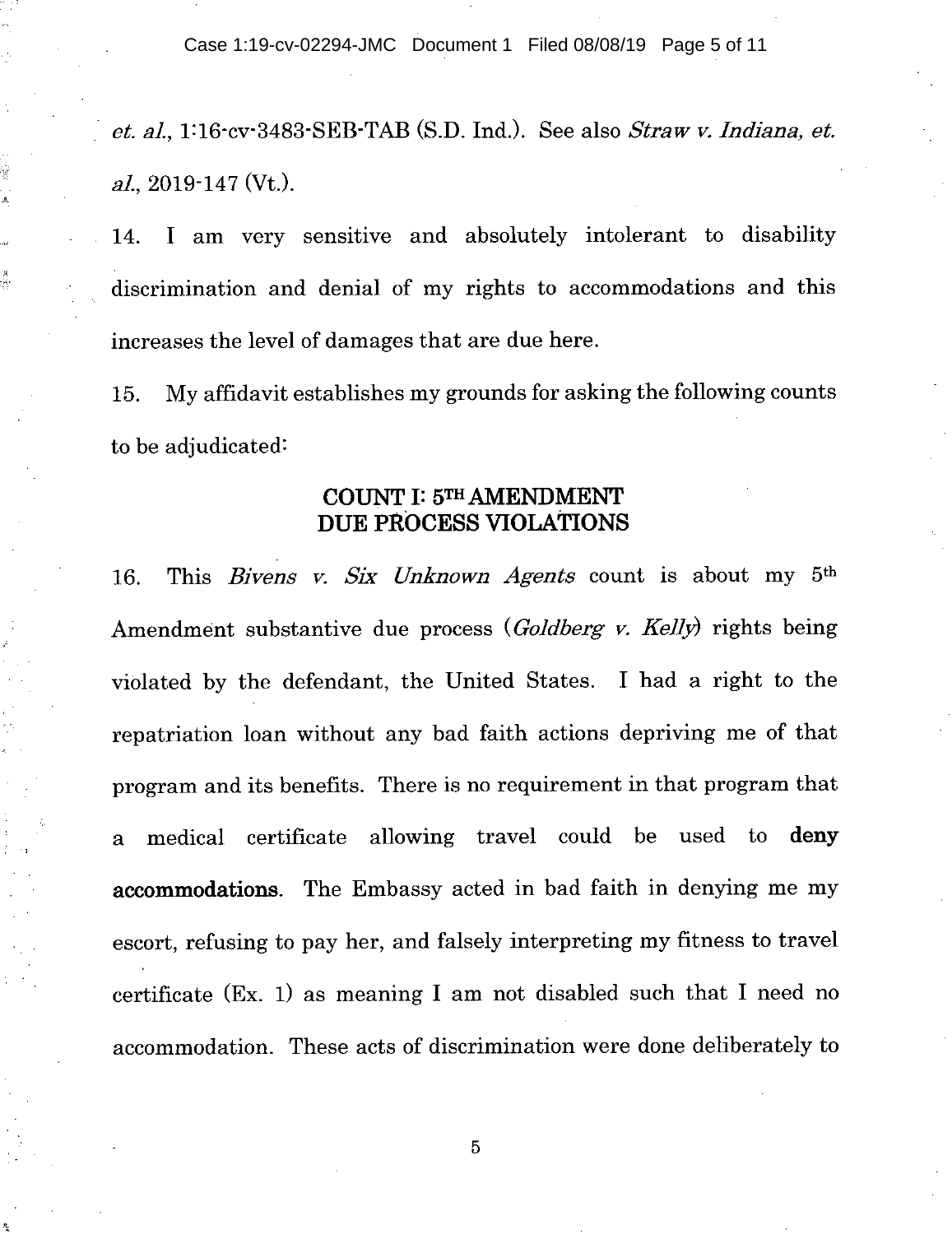Case 1:19-cv-02294-JMC Document 1 Filed 08/08/19 Page 6 of 11

deny a program benefit these officers had no right to deny on the grounds they gave.

I have had no hearing or other due process justifying that result or 17. rightly depriving me of this benefit or limiting it. The repatriation loan consideration happened in the dark with discrimination in the dark.

The damages I claim are \$2,500 for tickets for myself and my escort 18. HHA plus \$50,000 in damages for wages for my HHA for the 1 year of her B1 domestic work visa in the USA. **TOTAL: \$52,500** 

# **COUNT H: REHABILITATION ACT AND DISCRIMINATION IN LENDING UNDER THE REPATRIATION LOAN PROGRAM OF THE U.S. DEPARTMENT OF STATE**

I claim damages for the humiliation and acts of denial of my 19. disabilities and my need for accommodations. *Barnes v. Gorman* shows that in situations of humiliation and rejection of disability rights, \$1 million can be an appropriate amount for compensatory damages under the Rehabilitation Act of 1973, 29 U.S.C. §§ 794 & 794a.

Alternatively, the facts justify relief under 15 U.S.C. § 1691 for 20. lending discrimination.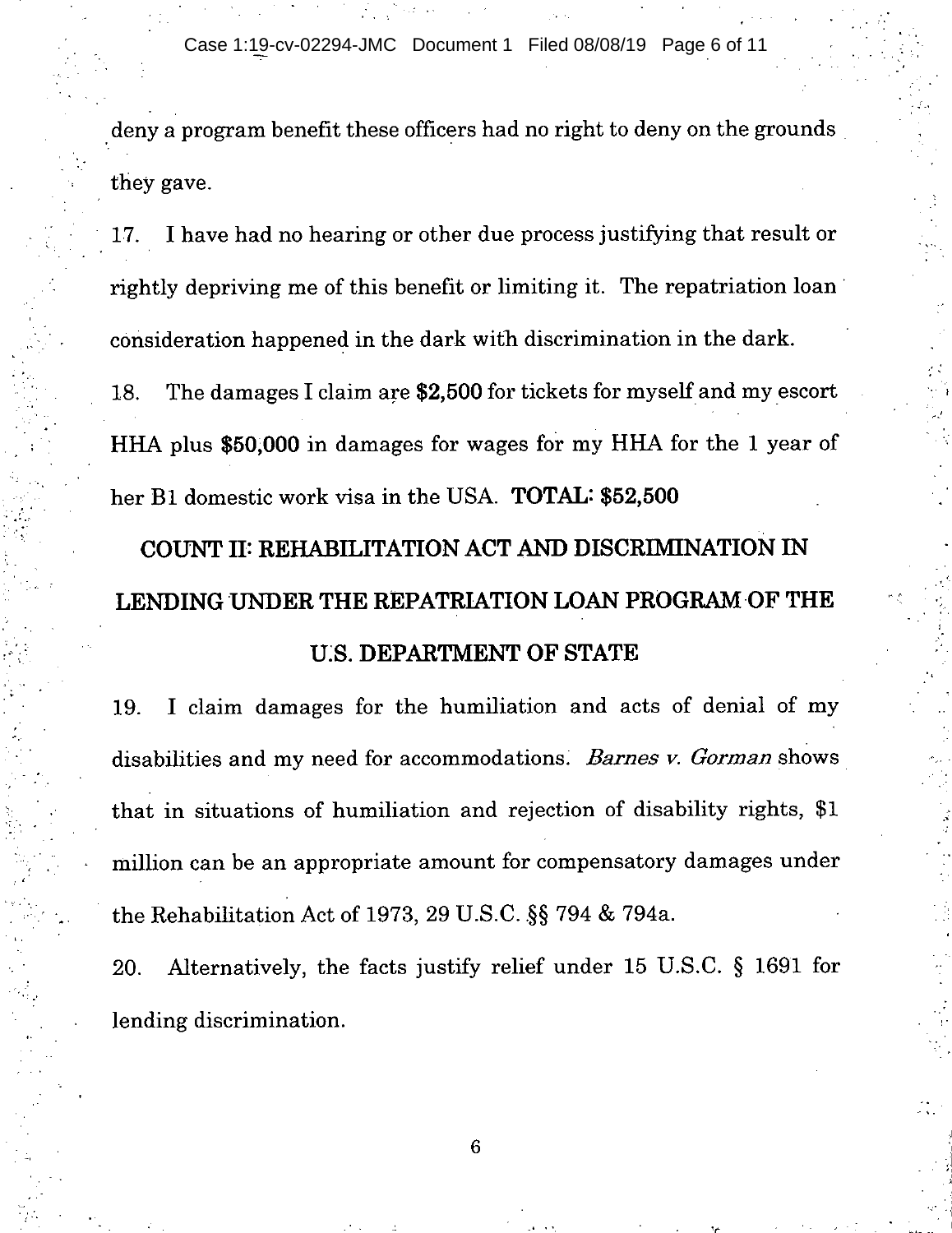Case 1:19-cv-02294-JMC Document 1 Filed 08/08/19 Page 7 of 11

The Justice Department has argued that Social Security benefits, 21. including SSDI, are "public assistance benefits" for purposes of Equal Credit Opportunity Act and its implementing regulation, Regulation B, 12 C.F.R. § 202.1, et seq. DOJ also argued that, "All recipients of SSDI have been determined to have a disability within the meaning of 42 U.S.C. § 423(d)(1) by the Social Security Administration." *USA v. Evolve Bank & Trust,* 2:16-v-02040 (W.D. Tenn.) (Dkt. 1). DOJ recognizes damages to private individuals should be paid when there is discrimination based on disability in lending, and the repatriation loan is a lending program. 24 C.F.R. § 100.130(b). I therefore seek damages for the abuse of my person.

**TOTAL: \$1,000,000**  22.

# **PRAYER FOR RELIEF**

I demand \$1,000,000 in compensatory damages for Rehabilitation 23. Act violations and discrimination in lending and another \$52,500 for substantive due process constitutional violations or amounts above these that judge and/or jury find to be more just. \$1,052,000 in total.

This amount is just and proper because my disabilities were 24. disrespected in the context of my right to international travel being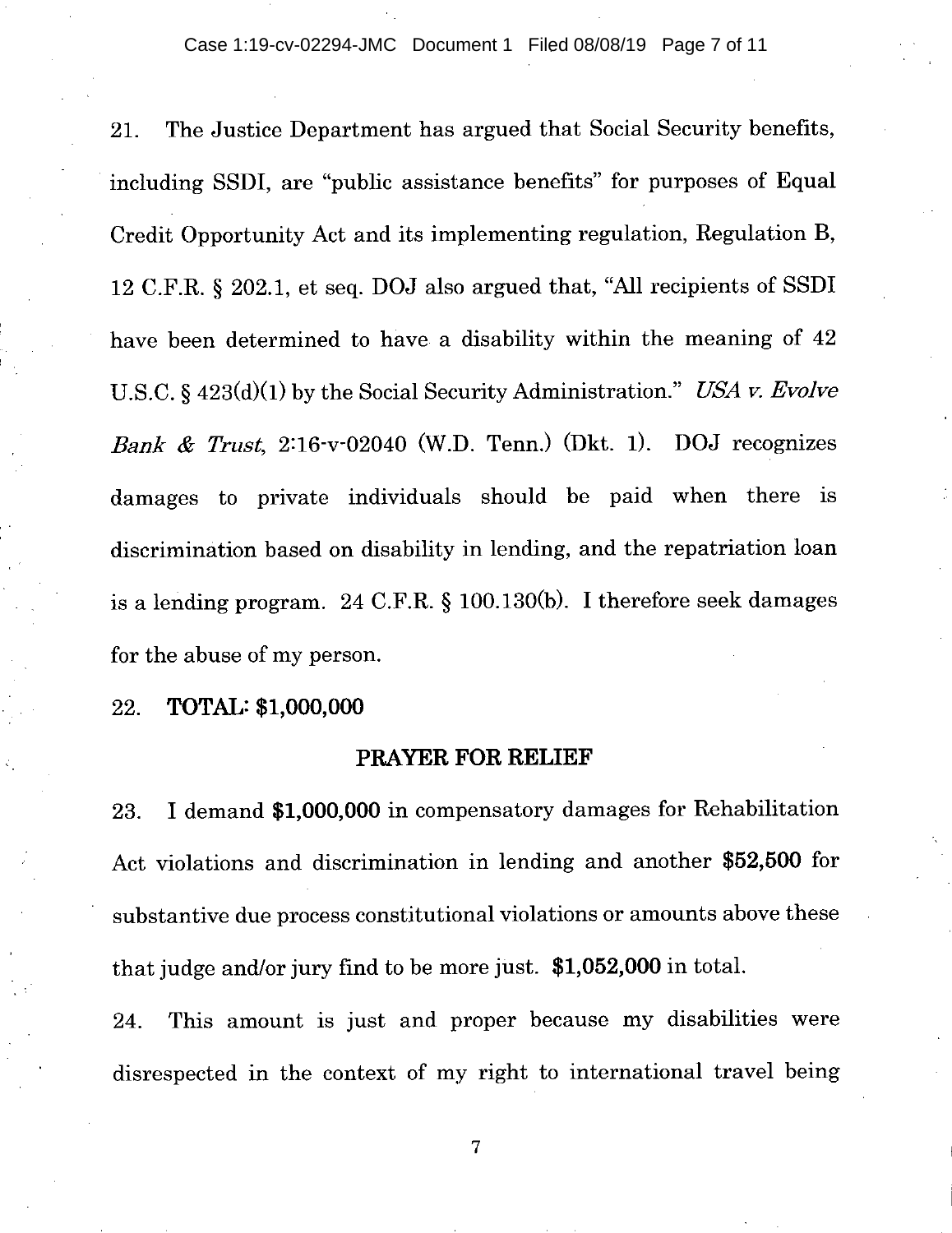restricted and disrespected and other rights as shown in the affidavit. *Kent v. Dulles,* 357 U.S. 116 (1958).

### **DECLARATORY JUDGMENT**

I seek declaratory judgment that when a disabled person with 25. conclusive evidence of severe disabilities asks for an accommodation, the United States may not say no to that request in the context of the Rehabilitation Loan program or any other federal lending program.

Further, I seek declaration that only the disabled person/applicant 26. can decide what accommodation they need and no medical certificate *simply showing fitness to travel* can be used to deny any accommodation, including for an escort.

Further, I seek declaration that it is indisputable that denying a 27. severely disabled person an escort and then adding to the insult that the escort cannot get a B1 domestic visa because of the denial under the repatriation loan, this is discrimination on its face, **compounded and astronomically increased** in damage such that maximum compensation is due. Given another disabled person received \$1,000,000 for humiliation equal in nature to this that mentioned the Rehabilitation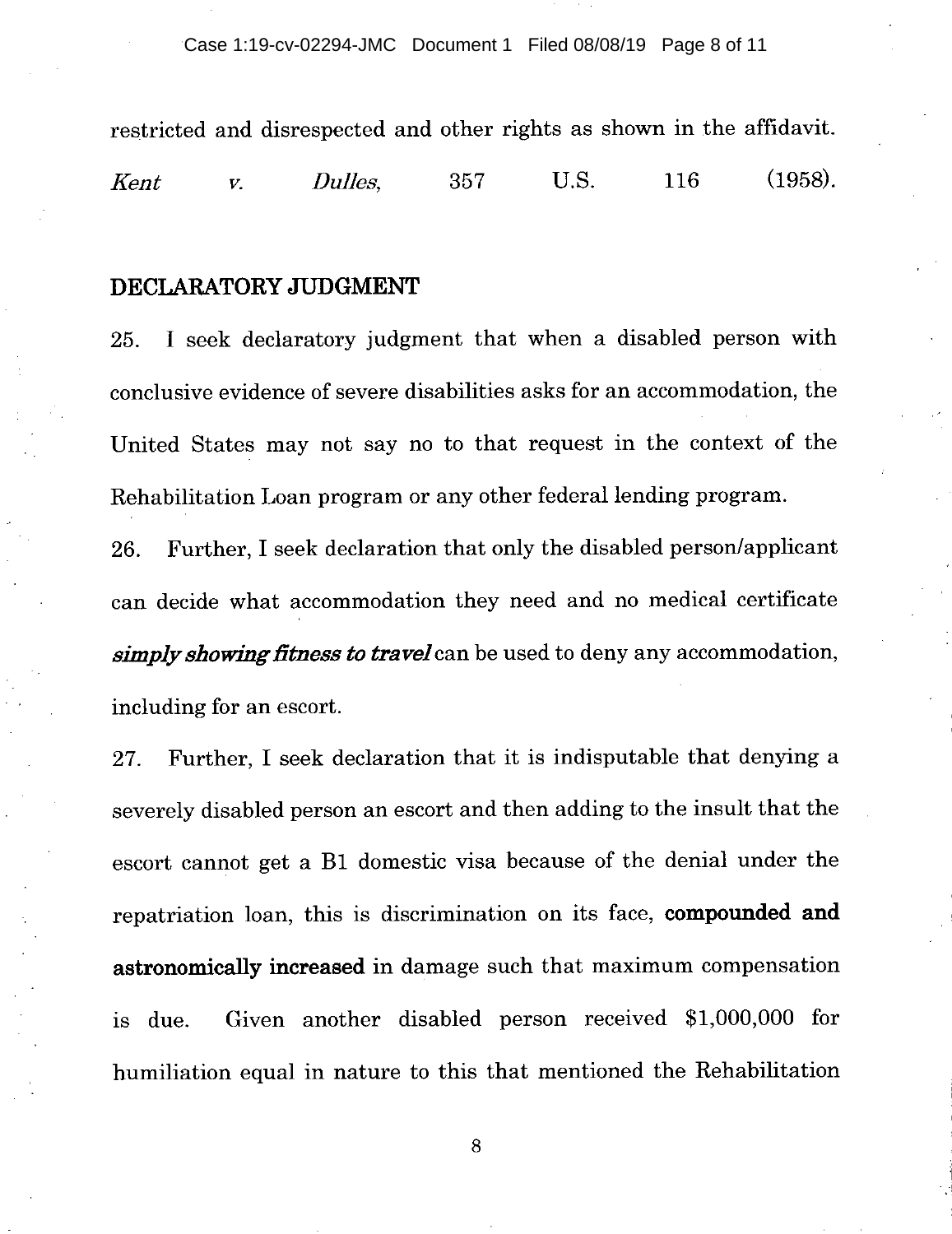Case 1:19-cv-02294-JMC Document 1 Filed 08/08/19 Page 9 of 11

Act, **\$1,052,500** is the right amount here under *Barnes v. Gorman,* 536 U.S. 181 (2002).

Finally, I would ask for any other relief this Court and a jury may 28. deem appropriate to achieve justice. If the Court or the jury believe more damages is appropriate, I would accept more than the above. Perhaps this would teach the State Department that it has NO POWER to discriminate against a traveling American citizen with severe disabilities from public service.

# **INJUNCTION RELIEF REQUESTED**

Injunction relief is obviously going to be necessary to force the State 29. Department to give my HHA, Leslie C. Tabbada, a B1 visa with a full 12 month time period. There was no reason to reject her application because she had all police clearances spotless and she would be paid by Medicare once we reach U.S. soil. Her four children live in the Philippines, all minors, and so she has reason to return also.

# **JURISDICTION AND VENUE**

30. This Court has jurisdiction over this action under 28 U.S.C. § 1331, as it is a federal question action based on the 5th Amendment due process under *Bivens v. Six Unknown Agents,* 403 U.S. 388 (1971) and *Carey v.*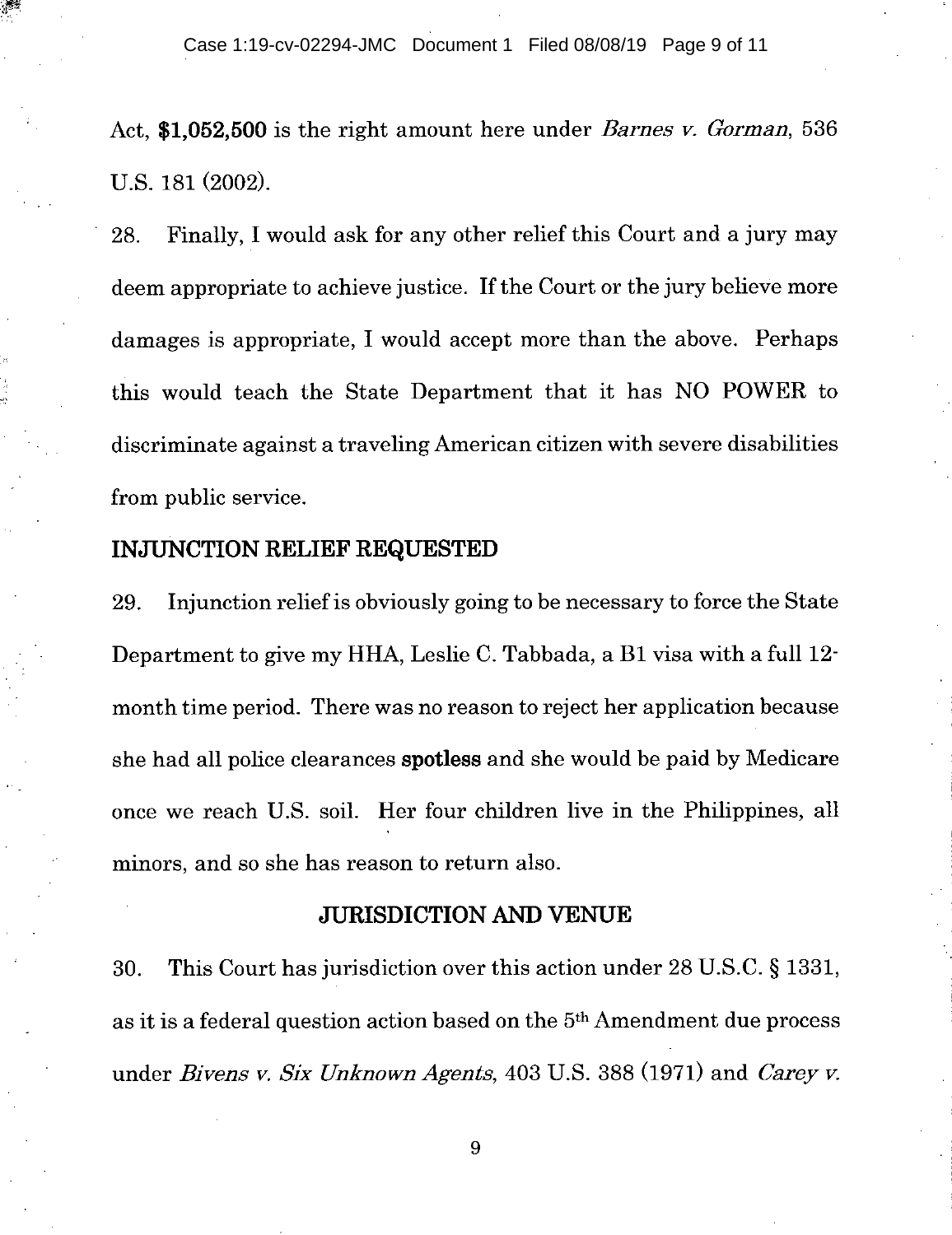*Piphus,* 435 U.S. 247 (1978) and *Goldberg v. Kelly,* 397 U.S. 254 (1970). The disability discrimination falls under the Rehabilitation Act 1973 and *Barnes v. Gorman,* 536 U.S. 181 (2002). The discrimination in lending is also a federal law violation, as is the violation of the right to travel under *Kent v. Dulles.* The possible criminal violations explained in the affidavit show that restitution may also be grounds under federal law.

31. Venue properly lies in the District of Guam under 28 U.S.C. §1391(b)(3), as the defendant is the United States. The United States can be sued in any district.

I, Attorney Andrew U. D. Straw, certify that to the best of my knowledge, information, and belief, formed after an inquiry reasonable under the circumstances, that the above statements and factual representations are true and correct under penalty of perjury. Date: August 3, 2019

Respectfully submitted,

### s/ ANDREW U. D. STRAW

700 12th ST NW, STE 700 PMB 92403 Washington, D.C. 20005 Telephone: (802) 552-3030 andrew@andrewstraw.com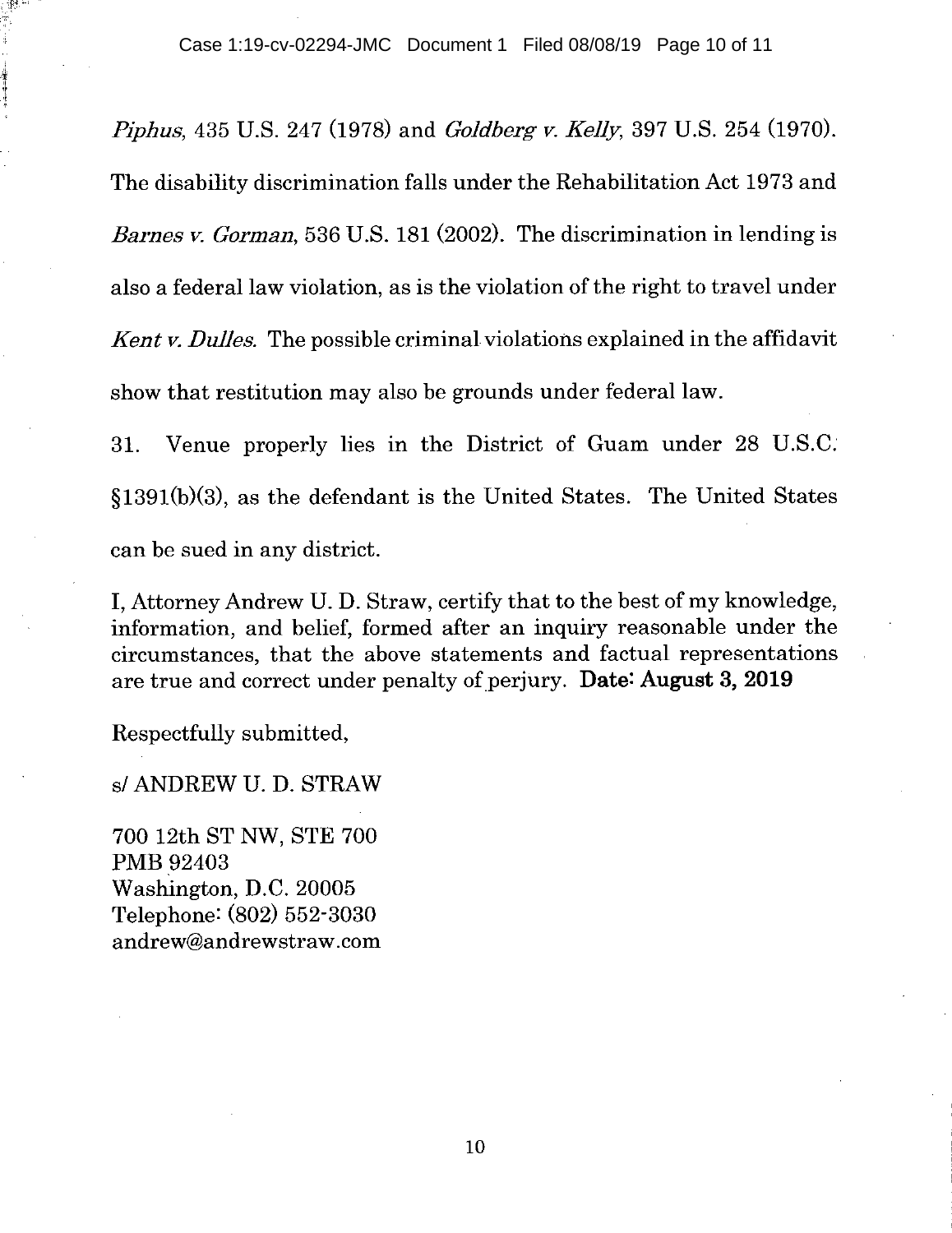# **CERTIFICATE OF SERVICE**

I, Andrew U. D. Straw, certify that I filed the above COMPLAINT and AFFIDAVIT and 1 EXHIBIT and SUMMONS and a CIVIL COVER SHEET and *IFP* MOTION with AFFIDAVIT and MOTION FOR MARSHAL SERVICE and USM 285 FORM with the Clerk of this Court via U.S. Mail, First Class and Postage Prepaid, on **August 3, 2019,** and this will be served on all attorneys of record as well as permanently available through Pacer.gov.

Respectfully submitted,

s/ ANDREW U. D. STRAW 700 12th ST NW, STE 700 PMB 92403 Washington, D.C. 20005 Telephone: (802) 552-3030 andrew@andrewstraw.com *Plaintiff,* Proceeding *Pro Se*  www.andrewstraw.com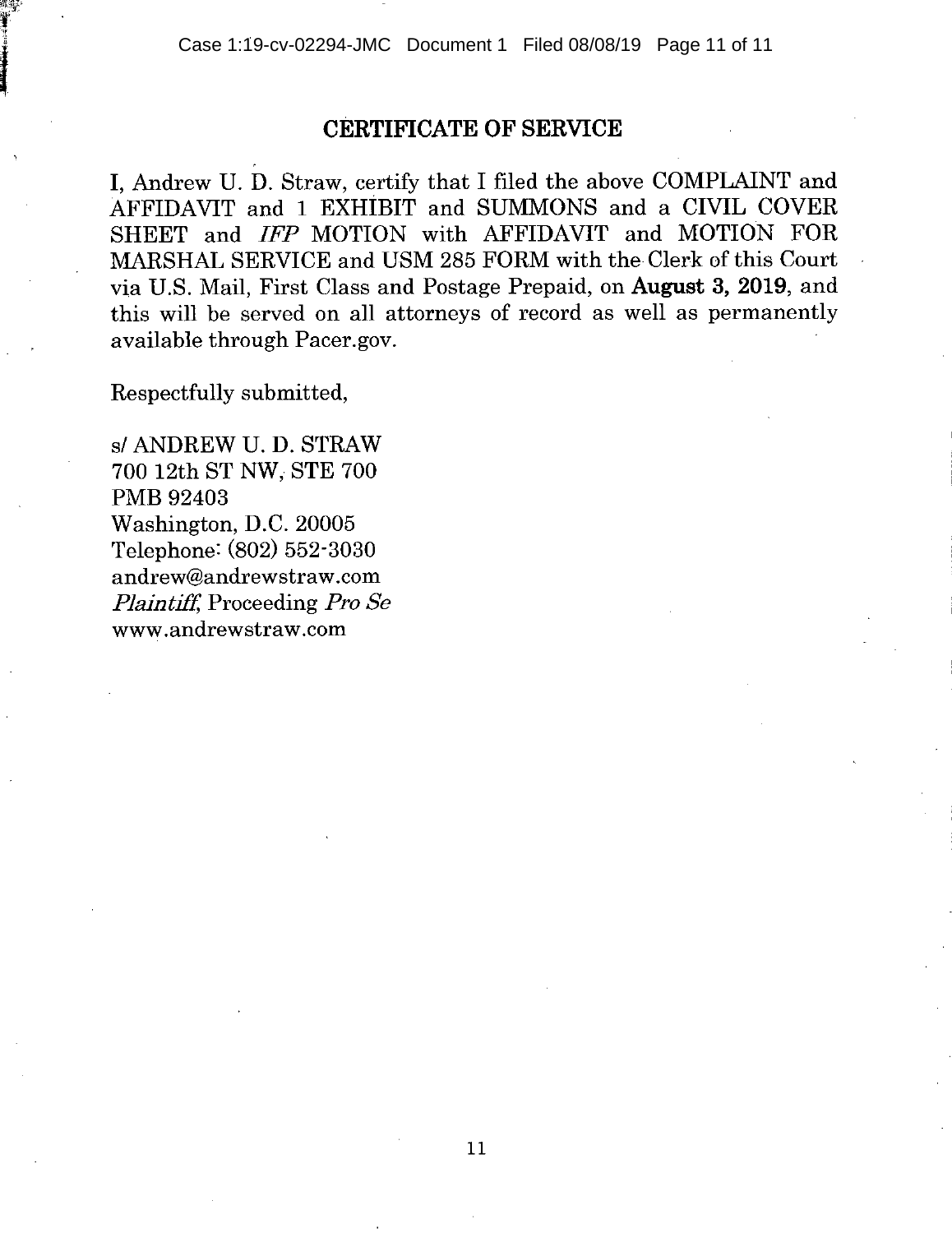| JS:441 (Rov/0617)                                                                                     |                                                                                                                                                                                                                                                                                        |                                                                                                                                          |                                                                                                                                                                                                 | Case 1:19-cv-02294@MAIRCOWTER SHERW 08/08/19 Page 1 of 1                                                                                                                         |                                                                                                              |
|-------------------------------------------------------------------------------------------------------|----------------------------------------------------------------------------------------------------------------------------------------------------------------------------------------------------------------------------------------------------------------------------------------|------------------------------------------------------------------------------------------------------------------------------------------|-------------------------------------------------------------------------------------------------------------------------------------------------------------------------------------------------|----------------------------------------------------------------------------------------------------------------------------------------------------------------------------------|--------------------------------------------------------------------------------------------------------------|
|                                                                                                       | puriose of induling the EUCLARGE THE DSTRUCTIONS ON NEXT PAGE OF THIS FORK?                                                                                                                                                                                                            |                                                                                                                                          |                                                                                                                                                                                                 |                                                                                                                                                                                  |                                                                                                              |
| <b>1. (a) TLAINTIFFS</b><br>ANDREWU, D. STRAW                                                         |                                                                                                                                                                                                                                                                                        |                                                                                                                                          | <b>DEFENDANTS</b>                                                                                                                                                                               | FILED<br>U.S. Department of State<br>LOGGED                                                                                                                                      | <b>ANTERED</b><br>RECEIVED                                                                                   |
|                                                                                                       | (b) Comyor Raid Learn in The Pilmer.<br><b>{EXCERIM US\$PLAINTIFF.GASES}</b>                                                                                                                                                                                                           | WA.                                                                                                                                      | NOTE:                                                                                                                                                                                           | Couny of Residence of First Land Detendent<br><b>UNIVS PLAINTIFF CASES ONING</b><br>MNIAND CONDEMNATION CASES AISE THE LOCATION OF<br>THE TIME TOP LAND INVOLVED TO US THE PLAYS |                                                                                                              |
|                                                                                                       | C) A TO CONTRACT AND THE CONTRACT OF CONTRACT ON THE CONTRACT OF CONTRACT OF CONTRACT OF CONTRACT OF CONTRACT A<br>700-12th ST-NW:STE700-PMB 92403. Washington, DC 20005.<br>(802) 552-3030 andrew@andrewstraw.com                                                                     |                                                                                                                                          | Altoniejs (JAnoko)<br>U.S. Solicitor General<br>950 Rennsylvania Ave, RW.<br>Washington, DC, 20543                                                                                              |                                                                                                                                                                                  | DEPUTY<br>19-2294 J.M.C.                                                                                     |
|                                                                                                       | <b>II. BASIS OF JURISDICTION PLETTY TO PERDICI</b>                                                                                                                                                                                                                                     |                                                                                                                                          | (For Diversity Case Conf);                                                                                                                                                                      | til Citizenship of Principal Parties <i>ple en 2006 betophal</i> )                                                                                                               | tha One Ba Jor Defendant)                                                                                    |
| US Covenment<br>$\sigma_{\rm eff}$<br>PHÈING)<br>SEASSA                                               | d'à Frans Grand                                                                                                                                                                                                                                                                        | AUS Gowmmen Not a Party)                                                                                                                 |                                                                                                                                                                                                 | $P^{\prime}(\mathbf{P})$<br>"DEF<br>$\mathfrak{g}^{\ast}$<br>āĴ.<br>Incomporated by Principal Pieces<br>Ţ<br><b>SCB miner In This SEE?</b>                                       | ÷PTF :<br>:DEP<br>04 OK                                                                                      |
| US OW <del>OMANE</del><br>多さ<br>Determinist                                                           | <b>DIA HIDAYESHY</b>                                                                                                                                                                                                                                                                   | weniv<br>Minicae Salembard Partes In Ten III)                                                                                            | Chinacochimicship                                                                                                                                                                               | in a prevential presentation<br>: g<br>導變<br>$\frac{1}{2}$                                                                                                                       | ਰੇ ਕੇ ਸੁੱਕੇ<br>(of Busines In who that State)                                                                |
|                                                                                                       |                                                                                                                                                                                                                                                                                        |                                                                                                                                          | းငါးပြီး ဂဝ၂ နှစ်ပြုလော် ၅<br>Foreign Country                                                                                                                                                   | 澬<br>Roolen Nafkin.<br>$\mathbf{a}$<br>$\frac{1}{2}$                                                                                                                             | 黃露 海猴                                                                                                        |
|                                                                                                       | IVANATURE OF SUIT (Processex (21 Oct Ber 03 (5)<br><b>CONTRACTOR</b> CONTRACTOR CONTRACTO DE LA CORRECTION DE LA CONTRACTO DE LA CONTRACTO DE LA CONTRACTO DE LA CONTRACTO DE LA CONTRACTO DE LA CONTRACTO DE LA CONTRACTO DE LA CONTRACTO DE LA CONTRACTO DE LA CONTRACTO DE LA CONTR |                                                                                                                                          | <u>#FORFLINNERENALIW</u>                                                                                                                                                                        |                                                                                                                                                                                  | Click there for Nature of Suit Crete Descriptions                                                            |
| <b>IT ITO The urspect</b><br>DE120 Martin<br>DE30 Miller Act.<br>TION-FINE ISHINI<br>TIOOLAN YAQAN MI | PERSONAL/INJURY<br>d To Amary<br><b>DAT's Amman Product</b>                                                                                                                                                                                                                            | <b>PERSONAL INJURY</b><br>i 1585 Nersten Lafary<br><b>SPARGETHAMING</b><br>- Тэвгный сло                                                 | <b>CIRCS Orte Related School</b><br>o di manguskan                                                                                                                                              | 0.422 Appel 28:USC-1585<br>E COMMERCIA                                                                                                                                           | OLIF Falsc Galins Act<br>Ohrendraguese<br>$-32660$<br>film State Responsibilition                            |
| & Enforcement of Judgment<br>D=151 Medicare Act                                                       | L. LEND.<br>HIDDASAM UGIX<br>Slàine.<br>O Hoffedem Garakeek.                                                                                                                                                                                                                           | PhimbersH<br>Perfonal Imurv<br>Product Library                                                                                           |                                                                                                                                                                                                 | edi (i) keelii (o) i (eesen<br>fi X20 Cowardin :<br>OCOPANI :                                                                                                                    | <b>CHIO ARREST LAPPER AND INC.</b><br>O M30 Bank and Balland<br>ci (SO Coffinance)                           |
| D-152 Recovery of Database<br><b>Sindon's center</b><br>(Exclude Voterant)                            | Labilive<br>13 MOMercian<br><b>Class Management</b>                                                                                                                                                                                                                                    | O 368 Asberts Perimal,<br><b>May Prough</b><br>. L'EGUILLY.                                                                              |                                                                                                                                                                                                 | OSISPHIN-ADITURES<br>---- ENew Drug Application<br>D 240,1 750 m.n.k.                                                                                                            | d'A60 Departaton a<br>CINTURISK COmmitteened and<br>Comm Ormination :                                        |
| <b>THURSON TOWAY</b><br>di Veleran s Benetiks over<br>O HO Spetibility Since                          | . "Libility".<br>å isomesivere<br>CISS NOOLVOUS.                                                                                                                                                                                                                                       | <b>PERSONAL PROPERTY</b><br><b>OUTODINATION</b><br>$(73)$ ) $1$ $\mathrm{min}$ in $\mathrm{Lending}$ .<br><b>CLISSO OUR Periodistics</b> | <b>EXAMPLE LABOR CONTROL</b><br>O 710 Fairlabor Standards<br>6M.<br>d 2011bit Name went                                                                                                         | * SOCIAL SECURITY * *<br>сі (Жірна (1395 г.).<br>11 862 Black Lung (921)<br><b>DISSIDINGDIWW (400 D)</b>                                                                         | d: wocas me crem<br>O, 00 CANASHTV<br>D 850 SSon new Commodities<br><b>EXHAND</b>                            |
| E : 90 OULE Combet<br>DRYS Compet Profes Institute<br><b>ONG PARTIE</b>                               | Product Lisanity<br><b>DESCRIPTION OF</b><br><b>Second Columns</b><br>พัฒนท์พัญธ์ตัดส                                                                                                                                                                                                  | Projecty Damage<br>OKSPANDLAND<br>"ProdetLobility                                                                                        | Rebbbons.<br>O WOREIGN LESS NOT<br>OWIENIWA NAIA!<br>ASCAN                                                                                                                                      | d sa shorite kvi<br>ci rzeństwowy                                                                                                                                                | G 390 OINI SERION ACION<br>CX9 Airicultum Acts<br>Stadt Environmental Aufres<br>5% <del>fram friend</del> au |
| <b>UNION REAL PROPERTY OF LAST</b><br><b>DIOLAH CHELLING</b><br>D.220 Forclosum.                      | <b>MICRIER(CRESS-S)</b><br>THE COLORED STATES                                                                                                                                                                                                                                          | <b>¤PRISONER PETHTIONS*</b><br>Hibers Corpus:<br>TKINGKONANI                                                                             | 21790 Other Labor Lifestion<br>O WILL Notcyce Real Handi<br>Income Sacurity Act:                                                                                                                | <b>A PERDENAL TAX SUITS &amp;</b><br>ti Grothres (U.S.P. Hindr.<br>or Date relation                                                                                              | ONK A Michael<br>Citoso Administrative Procedure                                                             |
| <b>DE20RemLeast Tremm</b><br>D 200 Tons to Land<br>O 245 Ton Product to billion                       | 5.442 Employment<br>Disa3 Housing,"<br>Accommodations.                                                                                                                                                                                                                                 | OB10 Malmeto Vechor<br>Senenzo <sup>l</sup><br><b>0,330 Oroški</b>                                                                       | <b>SALE OF BIRTICHALL TO AN ACTION</b>                                                                                                                                                          | <b>U STILLS — THINK ON</b><br>26.USO.7609.                                                                                                                                       | Acthanes, a Appal of:<br>Area pDecison<br>Desso Constitutionality of                                         |
| D 290 All Other Real Property.                                                                        | 13 Aniet will sabilities<br>-Kmploymen.<br>D.446 Amer w Disabilities<br>) Odin                                                                                                                                                                                                         | EITS DANK HAMP<br>Oine:<br><b>S40 Manufacture &amp; Other</b><br>USOUWE) u t                                                             | CI:462 Nature lization Application<br>d 465 Odier final größen.<br>Adode",                                                                                                                      |                                                                                                                                                                                  | <b>SHe Slottles</b>                                                                                          |
|                                                                                                       | D. 448 Education                                                                                                                                                                                                                                                                       | <b>03351 Ron Condition</b><br>O 360 GWI Definer<br>Könffinns or<br>Confroement?                                                          |                                                                                                                                                                                                 |                                                                                                                                                                                  |                                                                                                              |
| V ORIGIN (Plate of Wild On Box Only)<br><b>Natro Objimal:</b><br>Proceeding                           | :02 Removed from:<br>State Court.                                                                                                                                                                                                                                                      | DESY Remanded from<br>Appellate Court                                                                                                    | $\overrightarrow{OA}$ . Reinstated are: $\overrightarrow{OA}$<br>Reopened:                                                                                                                      | D:62 Mulidistrict<br>Suransiched (166)<br>ungitoro<br>Troncer<br>Another District?<br>(steelt)                                                                                   | vD)83Multidismer<br>Hughtons<br>Direct File                                                                  |
| <b>CAUSE OF ACTION</b>                                                                                | Brief description of cause:                                                                                                                                                                                                                                                            |                                                                                                                                          | Gite De U.S. (264) Statute under which you are filing <i>flor not exe parak tonal statute unless alwre</i> r<br>U.S. Gonstitution, Strivamendment Due Process Clause Renabili atom Act of 1973. | Compensation and immedian relief for disability discrimination in repairation foamplogram administration.                                                                        | See effidavit and complaint:                                                                                 |
| VII. REQUESTED IN<br><b>COMPLAINT:</b>                                                                | ्च                                                                                                                                                                                                                                                                                     | <b>CHECK IF THIS IS A CLASS ACTION:</b><br>UNDERRULE 23, ERICHT                                                                          | <b>DEMAND'S</b><br>\$1,052,500.00                                                                                                                                                               | <b>GURY DEMAND:</b>                                                                                                                                                              | CHECKYES only if demonded in complaint.<br>汉文选<br><b>DNG</b>                                                 |
| VIII RELATED CASE/S)<br><b>IFANY</b>                                                                  | :<br>เรื้อะกิเทพะตัดเรา:                                                                                                                                                                                                                                                               | :JUDGE: none m:mis district or circuity                                                                                                  |                                                                                                                                                                                                 | : DOCKET.NUMBER>                                                                                                                                                                 |                                                                                                              |
| <b>PATE</b>                                                                                           | Auguste, 2019                                                                                                                                                                                                                                                                          | SIGNATURE OF ATTORNEY OF RECORD<br>S/Andrew U. D. Straw                                                                                  |                                                                                                                                                                                                 |                                                                                                                                                                                  |                                                                                                              |
| <b>FOR OFFICE USE ONLY</b><br>EECENTER                                                                | <b>ANOUNT</b>                                                                                                                                                                                                                                                                          | <b>APPLY NG FFF</b>                                                                                                                      | <b>JÜDÖN</b>                                                                                                                                                                                    | <b>SAGE TOBOL</b>                                                                                                                                                                |                                                                                                              |
| لحدجت                                                                                                 |                                                                                                                                                                                                                                                                                        |                                                                                                                                          |                                                                                                                                                                                                 |                                                                                                                                                                                  |                                                                                                              |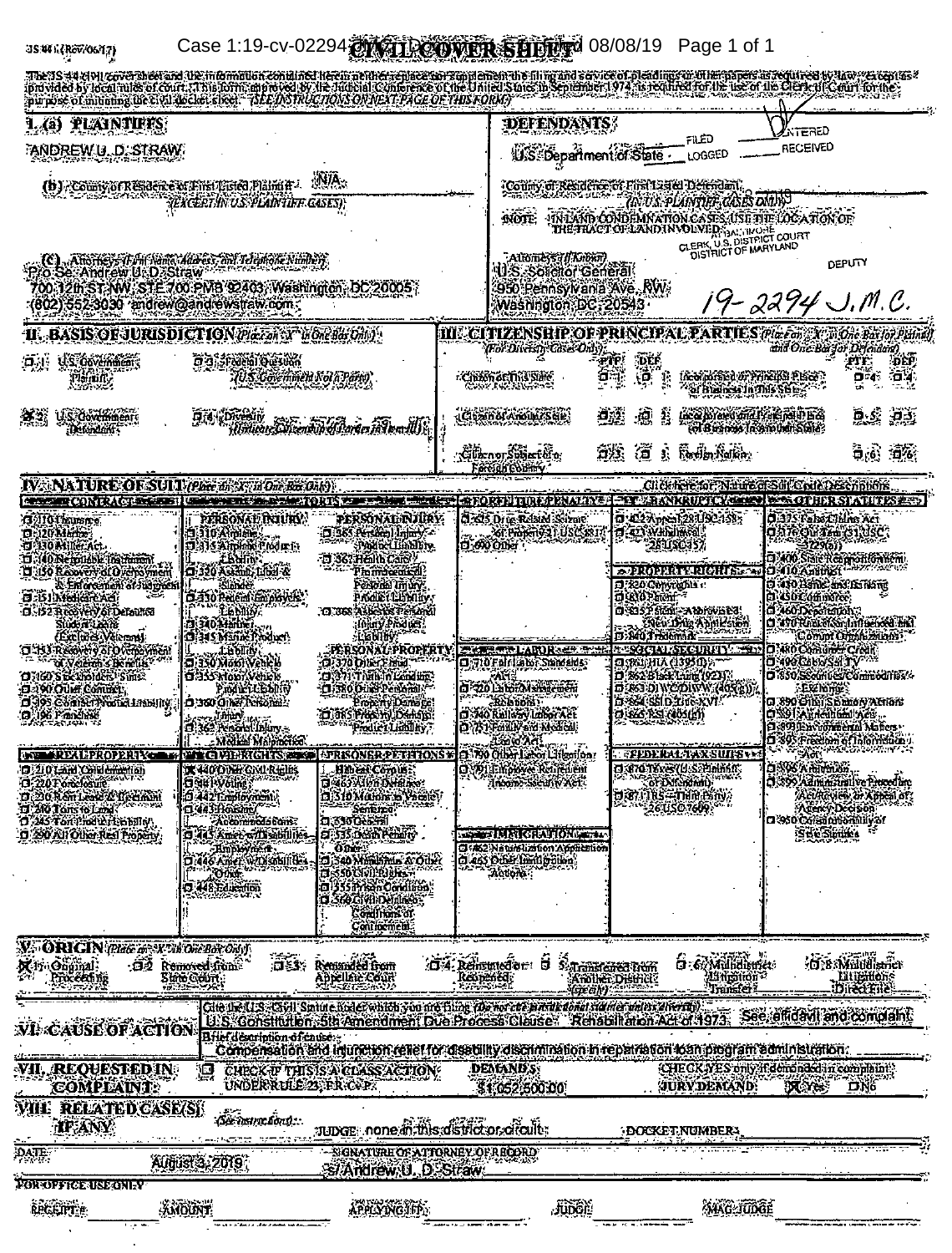# UNITED STATES DISTRICT COURT FOR THE DISTRICT OF MARYLAND, NORTHERN DIVISION 101 West Lombard Street Baltimore, MD 21201 (410) 962-2600

| ANDREW U. D. STRAW,        |                            |
|----------------------------|----------------------------|
| Plaintiff,                 | Case $No.$                 |
| V.                         | Hon.                       |
| U.S. DEPARTMENT OF STATE.) | <b>Judge Presiding</b>     |
| Defendant.                 | Hon.                       |
|                            | Magistrate Judge           |
|                            | <b>Jury Trial Demanded</b> |

# **AFFIDAVIT AND EXHIBITS**

*I, plaintiff-appellant* and *affiant* Andrew U. D. Straw, request the Court to take notice of these facts in support of my COMPLAINT and so depose:

1. I incorporate by reference Exhibit 1, which is a true and correct copy

of the Medical Certificate I gave to the U.S. Embassy in Manila, the Philippines, to demonstrate that I am fit to travel back to the United States.

- 2. Note that this Medical Certificate said absolutely nothing about my need for disability accommodations.
- I do in fact need disability accommodations because of the disabilities evident on my webpage about my disabilities, which can be found at www.andrewudstraw.com

 $\mathbf{1}$ 

à,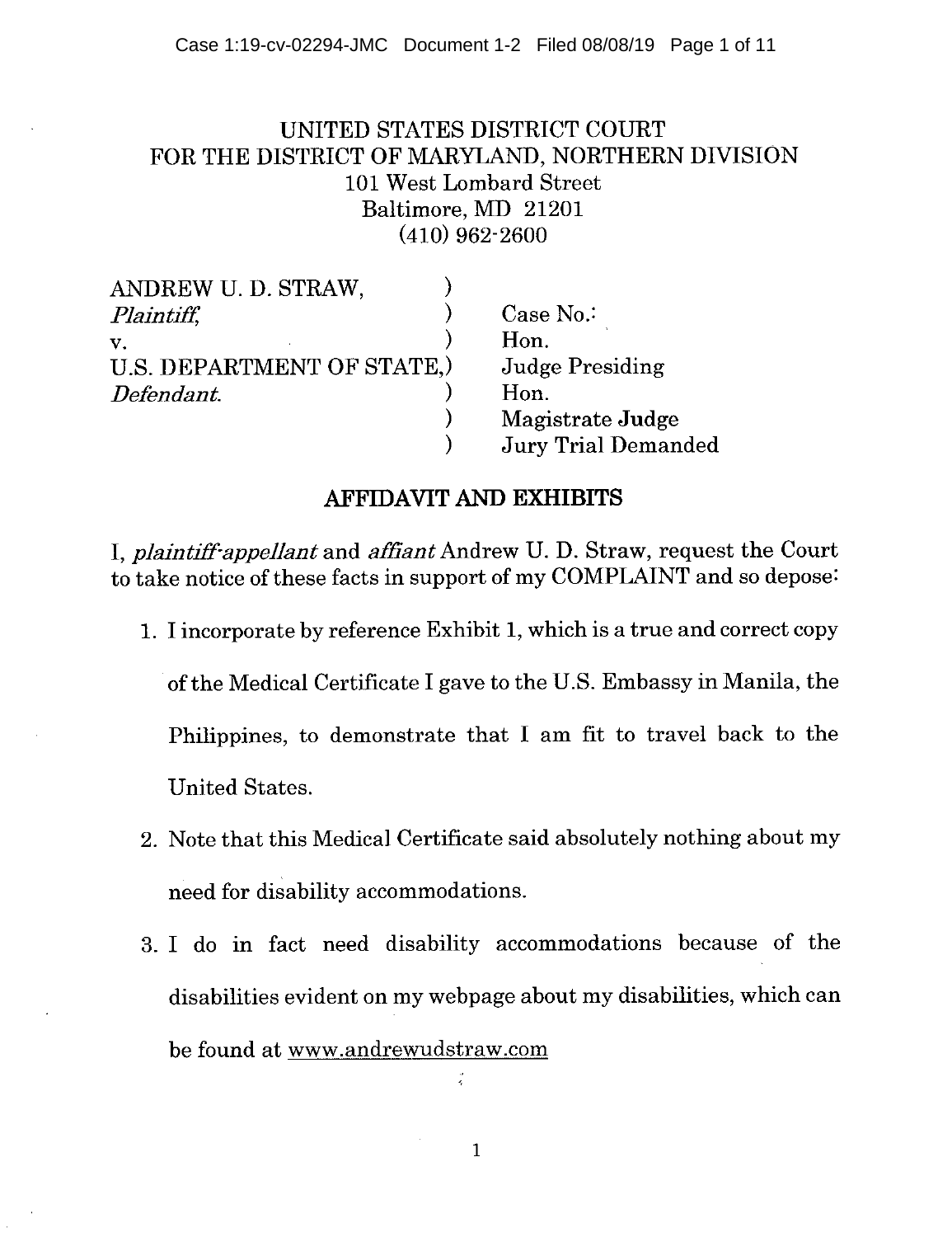- The x-rays showing my severe disabilities were true and correct at the time they were made. Both of my legs and my pelvis were broken in a head-on car crash where a reckless driver slammed into me at 60 mph as I drove to the Indiana Supreme Court to work in 2001. *Straw v. Indiana, et. al.,* 2019-147 (Vt.). I later had a total hip replacement and amputation of the top portion of my right femur in 2012, shown on the website.
- In 2019, I applied for a repatriation loan to return to the United States due to my destitute status. The State Department did not dispute or reject that I am destitute and living in a state of poverty on SSDI in Bauan, the Philippines.
- I requested the assistance of the same Home Health Aide, Leslie C. Tabbada, who I have used for over 1 year as I lived in the Philippines.
- She assists me with the tasks of daily living and I told the Embassy in Manila that I needed her help as a disability accommodation.
- The Embassy lost one of my emails with supporting documentation after I filed my application for the repatriation loan.
- Ms. Tabbada had an appointment for her B1 visa on June 7, 2019.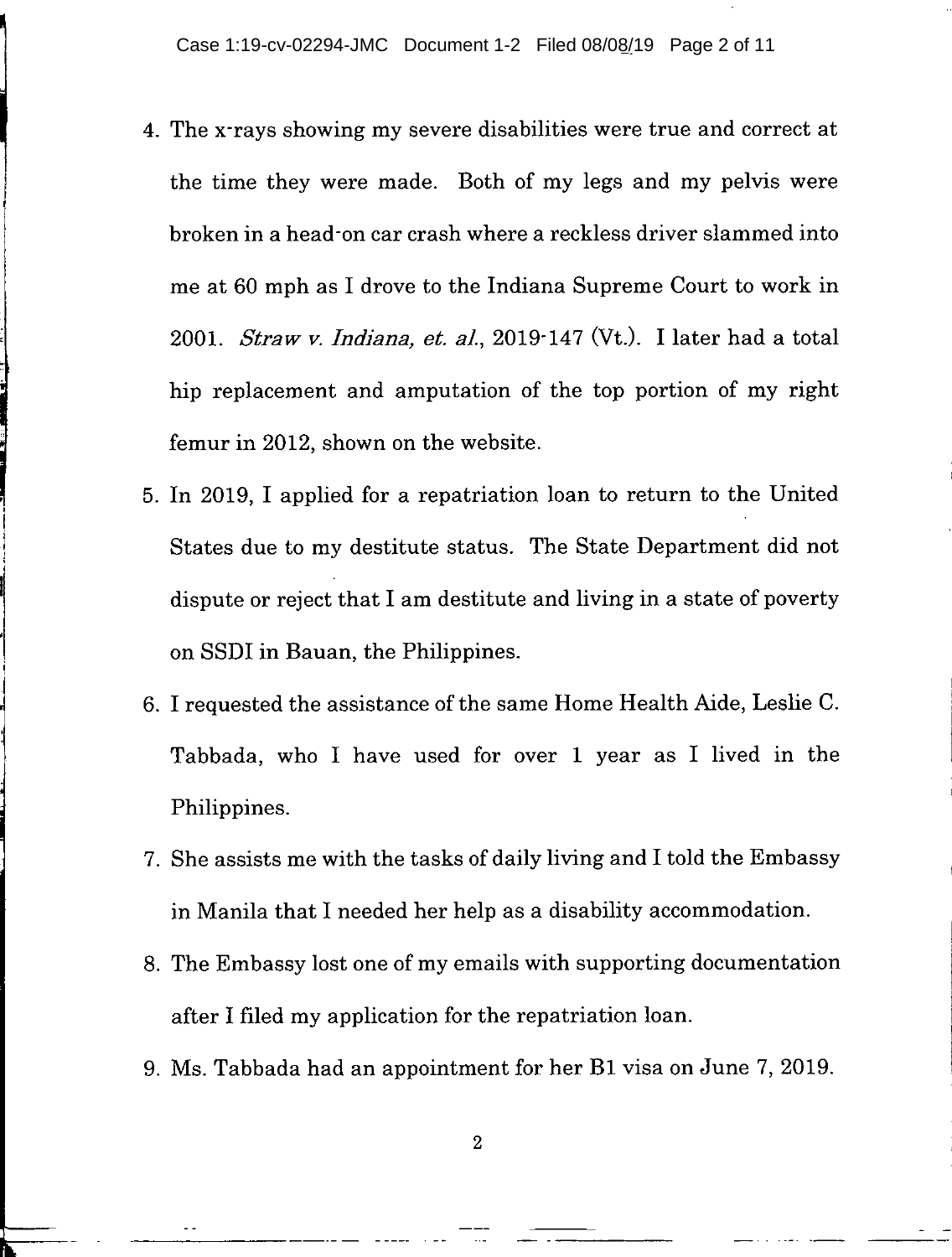日常の豪華

*Straw v. Indiana, et al.,* 2019-147 (Vt.); *Straw v. US. District Court, et. al.,* 1:18-cv-278-CMH-MSN (E.D. Va.).

- 18. The United States keeps increasing the injury either by overplaying my poisoning impact or underplaying the impact. Here, the U.S. Embassy is underplaying my very serious disabilities *caused by the United States* and my public service to the Indiana Supreme Court.
- After the death of my mother and the disabilities I have 19. suffered and the open-spine surgery of my daughter, the 50 years of suffering and pain, the Embassy should have treated me like a royal visitor, but instead denied me services and insulted me.
- 20. I have about 14 nail-like metal pieces in my ankle and many more in my pelvis. My ribs were broken on my right side. My hand was broken. My nose was crushed like a mace hit it.
- The Department of Justice has taken a very clear position on 21. all people who receive SSDI like myself in the context of lending.
- 22. The Justice Department has argued that Social Security benefits, including SSDI, are "public assistance benefits" for purposes of Equal Credit Opportunity Act and its implementing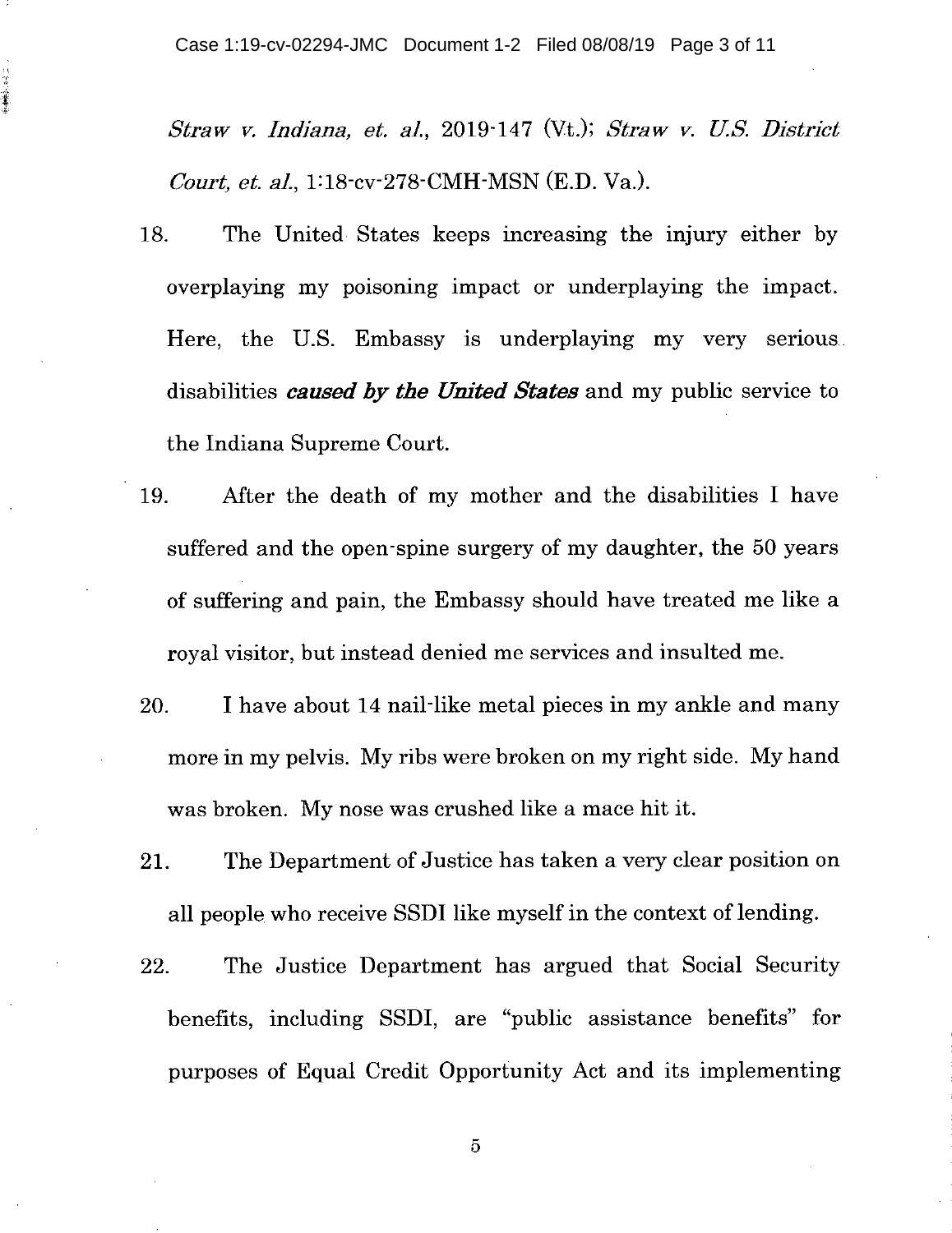regulation, Regulation B, 12 C.F.R. § 202.1, *et seq.* DOJ also argued that, "All recipients of SSDI have been determined to have a disability within the meaning of 42 U.S.C.  $\S$  423(d)(1) by the Social Security Administration." *USA v. Evolve Bank & Trust,* 2:16-v-02040 (W.D. Tenn.) (Dkt. 1). DOJ recognizes damages to private individuals should be paid when there is discrimination based on disability in lending, and the repatriation loan is a lending program. 24 C.F.R. § 100.130(b).

- My resume shows my commitment to disability rights 23. nationally, regionally, and locally, and I incorporate it by reference, recognizing that it changes from time to time: www.andrewstraw.com
- I am an attorney, licensed in the Commonwealth of Virginia, 24. Bar# 43651, currently in Active in Good Standing Status through 2020.
- I am also licensed to practice law before the U.S. Court of 25. Appeals for the Fourth Circuit.
- I am the Founder of Disability Party, which has thousands of 26. followers in over 40 countries, last I checked.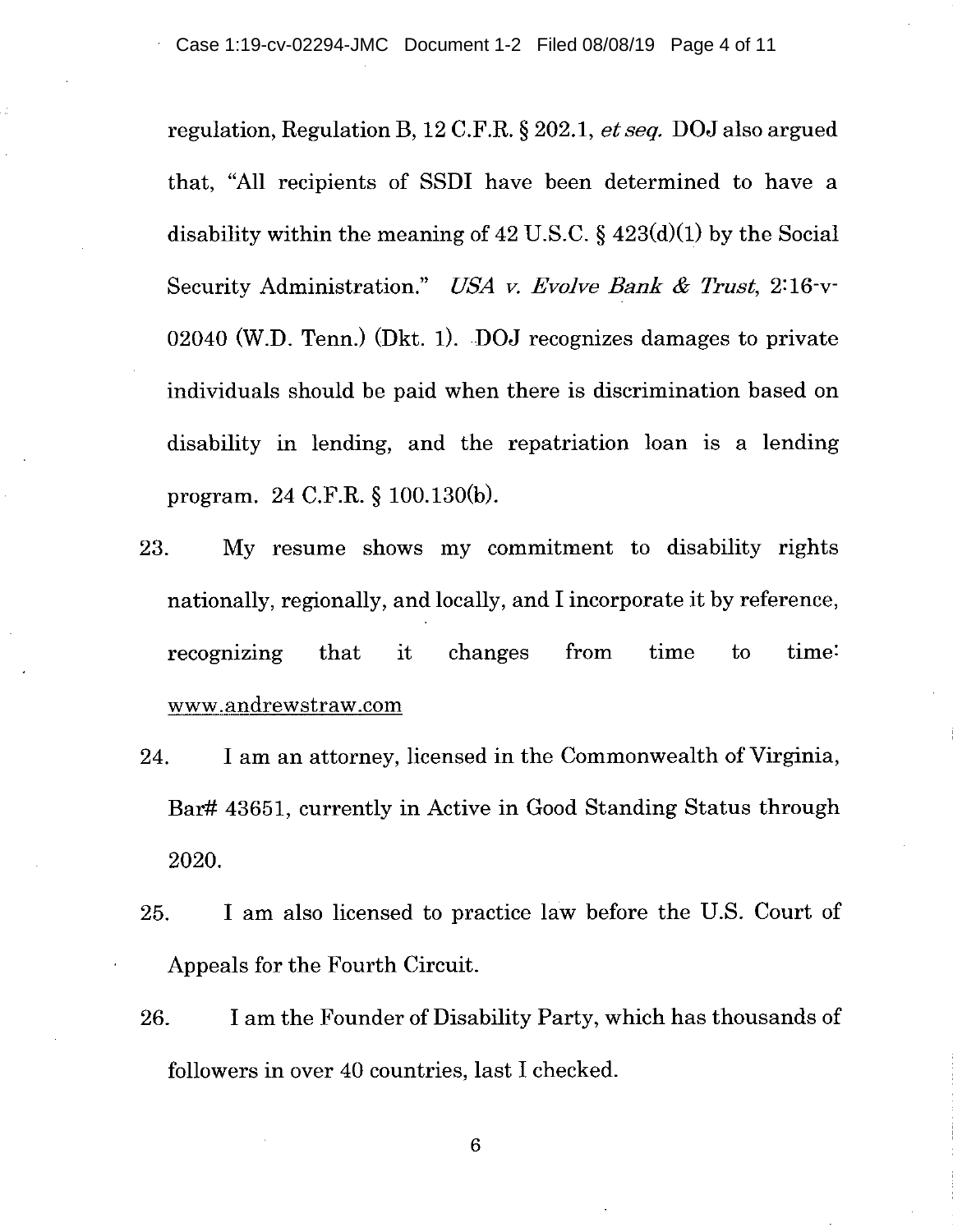Case 1:19-cv-02294-JMC Document 1-2 Filed 08/08/19 Page 5 of 11

27. To attempt to prevent me from returning to the United States is to violate 18 U.S.C. § 241:

> If two or more persons conspire to injure, oppress, threaten, or intimidate any person in any State, Territory, Commonwealth, Possession, or District in the free exercise or enjoyment of any right or privilege secured to him by the Constitution or laws of the United States, or because of his having so exercised the same; \* \* \* They shall be fined under this title or imprisoned not more than ten years, or both \* \* \*

- The right to travel is a constitutional right. *Kent v. Dulles,*  28. 357 U.S. 116 (1958). Substantive due process rights under the  $5<sup>th</sup>$ Amendment should have guaranteed my ability to use the repatriation loan program not as a privilege, but as a right created by Congress. *Goldberg v. Kelly,* 397 U.S. 254 (1970).
- 29. I am disabled and destitute and when I demanded an escort, the one I have used for over a year, there should have been NO RESISTANCE, no deception or bad faith like what I experienced.
- 30. I believe the Embassy was also attempting to interfere with my return to the USA, where I have access to Medicare, but I do not in the Philippines. Interfering with my health care is criminal because it is interfering with Medicare and I have a due process right to access to that insurance.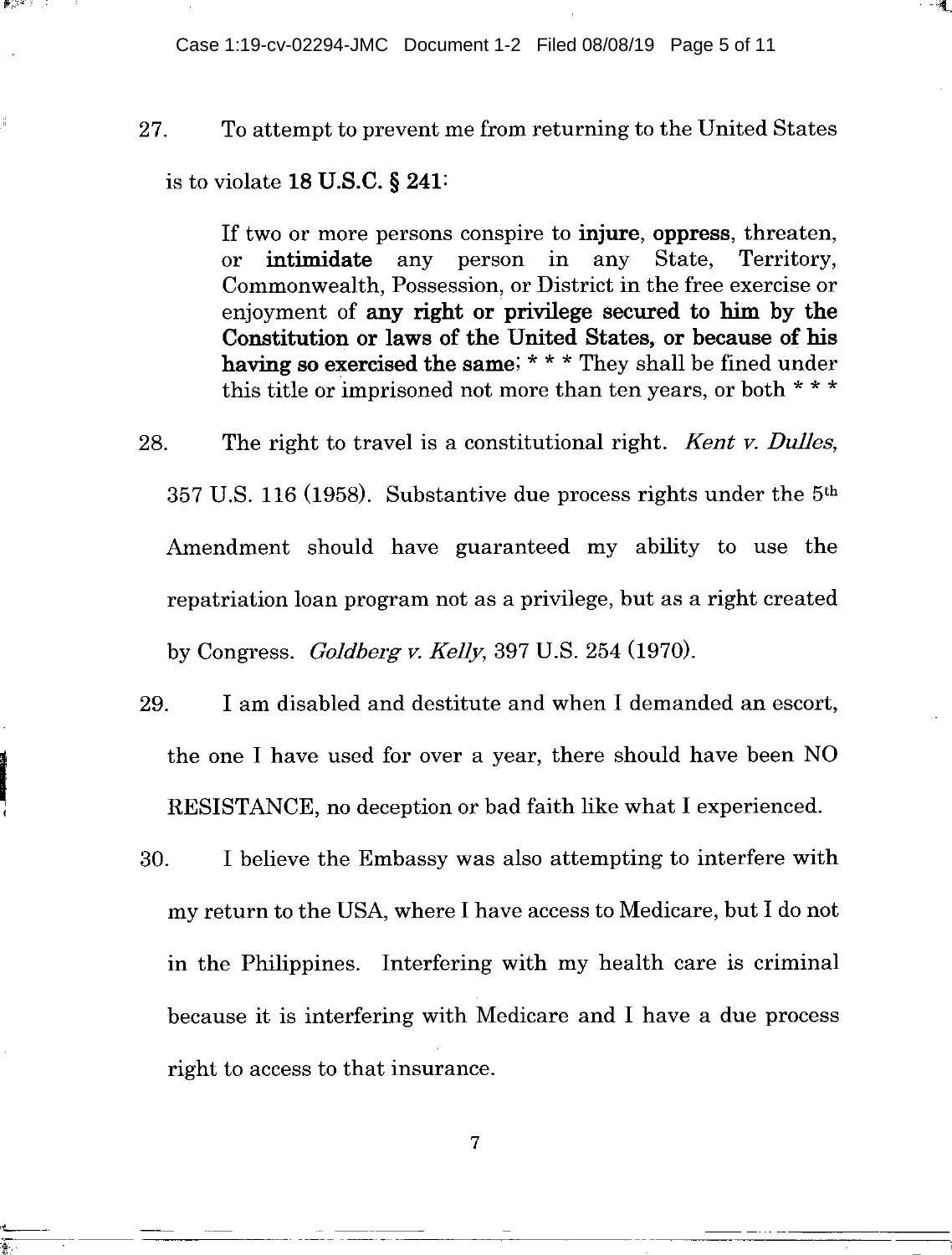because I sought a repatriation loan, and therefore *on that basis alone her visa was denied.* 

- 37. This was a second attack on *me as a disabled person,* destitute in a foreign country with SSDI as my only income source.
- I said to that Window 28 officer that I would use my SSDI 38. funds to get us to the United States and my Medicare would pay for her wages once there. He scoffed at me, said I am on the repatriation loan and therefore my HHA is NOT coming to the USA with me. VISA DENIED, PERIOD. He tried to intimidate my HHA by asking if she was in a relationship with me.
- The visa denial would not have been possible if the 39. repatriation loan had not denied her being my escort, as was my right. So one bad faith denial in the repatriation loan program based on my medical certificate led directly to a visa denial. Both were bad faith actions and should be punished.
- This was arbitrary and capricious, violent to my civil rights 40. and my rights as a candidate for Congress and Medicare recipient, and this result must be reversed. I cannot allow the State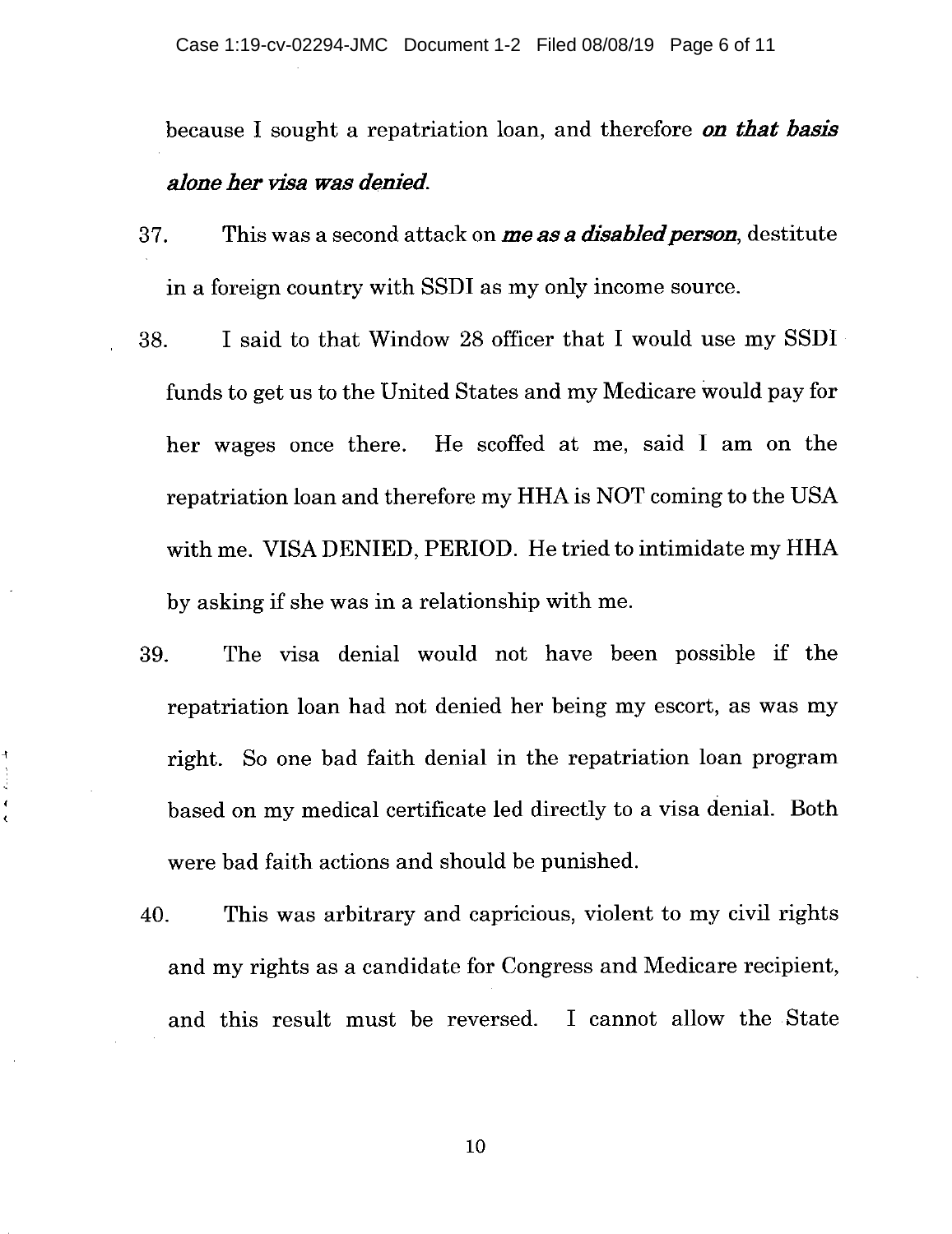Department to discriminate against me because it will mean they can discriminate against any disabled person.

- This Court must reverse the Embassy in Manila and grant me 41. the money it will take to pay my way, my HHA's ticket to the USA, **grant further her B1 domestic visa which was denied,** and all money for her employment for one year, the term of her visa.
- 42. I claim for purposes of the lawsuit the following: **\$2,500** for the two tickets to the USA for myself and my HHA/Escort. \$20 per hour for 2,500 hours over 12 months for my **HHA** to be paid, a total in such wages of **\$50,000** and this must be tax-free.
- I claim emotional turmoil damages and other damages 43. consistent with being a civil rights victim and a crime victim from having been rejected in my disabilities and my accommodations: **\$1,000,000. I** claim this specific amount because a disabled person received the same amount for one humiliating trip to the police station. *Barnes v. Gorman,* 536 U.S. 181 (2002). My suffering goes on and on and on and the violations repeat and take new forms. Thus, this amount of damages is apropos.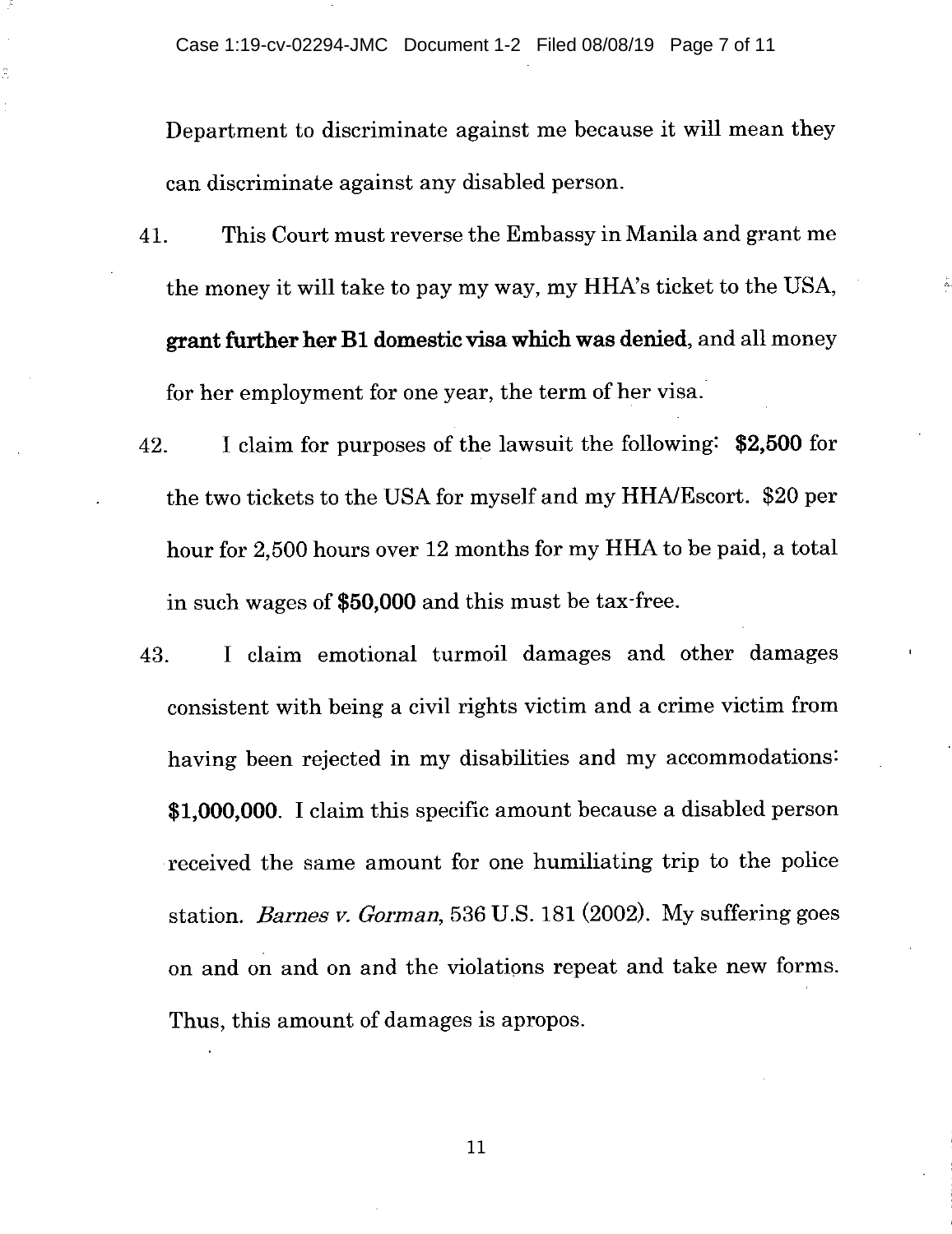- My honor has been violated as the son of a U.S. Marine and 44. Vietnam veteran. My honor has been violated as the grandson of a U.S. Navy veteran and WWII Pacific Theater veteran. The poisoning and sacrifice from Camp LeJeune gives me the right to expect the very best treatment by the U.S. government, including the U.S. Embassy in Manila.
- 45. **Every time someone has discretion, it must be used in my favor** after the amount of damage caused by the U.S. government to me and my family. I am not asking for the Court or anyone else to be unfair or biased in my favor but my circumstances must be taken into account every time I file a lawsuit or request some administrative relief. My sacrifices in public service are why I start out with a natural advantage that deserves discretion in my favor.
- I have heard that the Embassy is demoralized and 46. understaffed in Manila at this time because of the actions of the president, but that is not an excuse for how I was mistreated.

# **SERVICE BY U.S. MARSHAL**

47. I am moving the Court to allow me to proceed *In Forma Pauper's* for this case and if this is granted, I also then seek the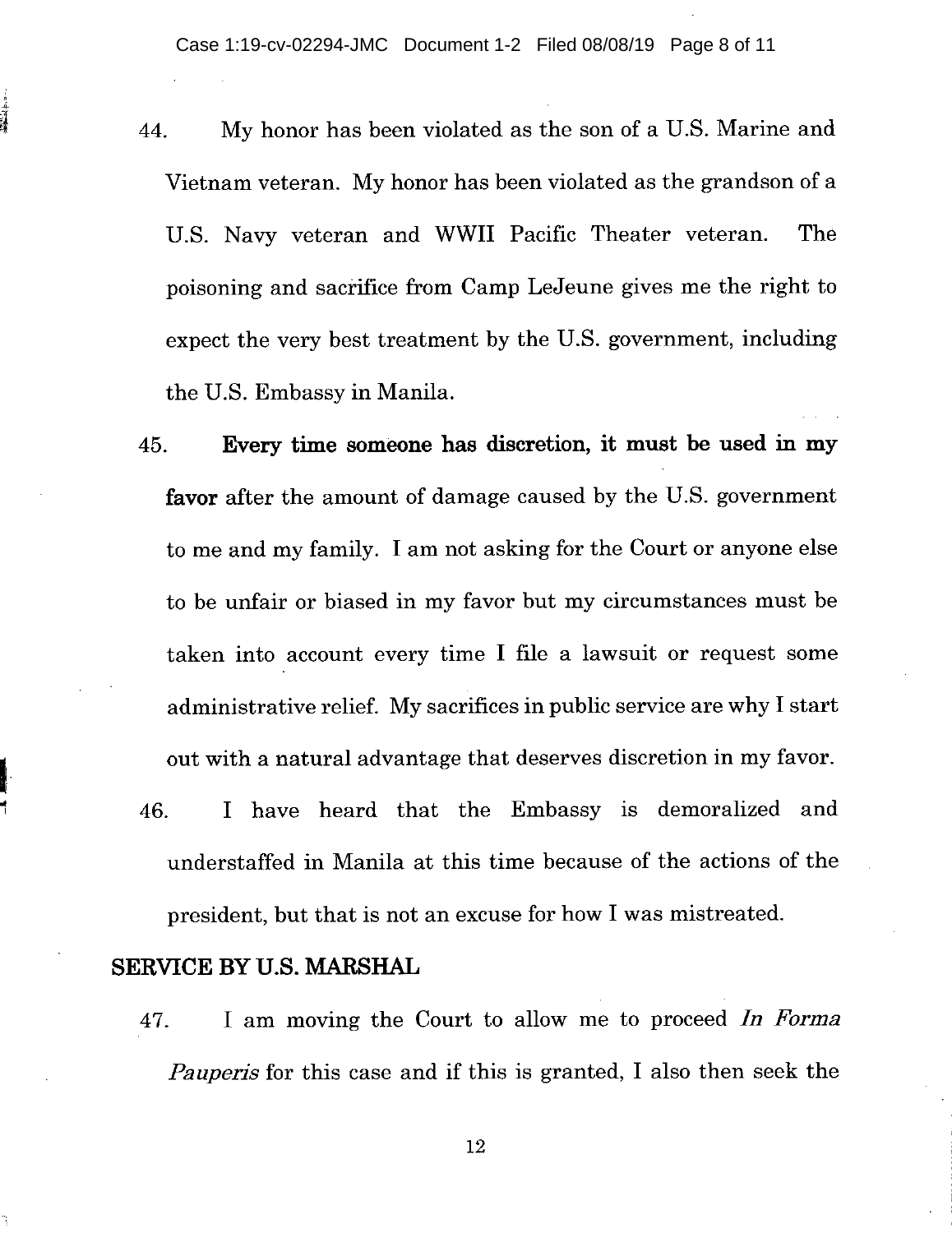mandatory service under FRCP Rule  $4(c)(3)$  by the U.S. Marshal. My only income is \$1,163 per month in SSDI disability pension and I have no real estate or vehicle, my only assets being used personal property worth less than \$1,000. My debt is approximately \$5,500 at this time. I am destitute and the State Department even agrees with this. The SSDI alone makes my income less than 150% of the federal poverty line. At this income level and with these assets, two federal courts and a state supreme court granted me *IFP* status in the last year. *Straw v. LI.S. District Court, et. al,1:18-cv-278-CMH*  (F.D. Va.); *Straw v. North Carolina,* 7:18-cv-74-D (E.D. N.C.); *Straw it. Illinois State Board of Elections, et. al,* 2019-147 (Vt.).

- Finally, I abandoned my residence in Illinois over one year 48. ago and I made very clear when I filed my paperwork with the Federal Election Commission that Vermont will be my home when I return from the Philippines, where I have been studying disability access features for over one year. I have a pending application for public housing in Vermont at this time.
- Further, *affiant* sayeth not. 49.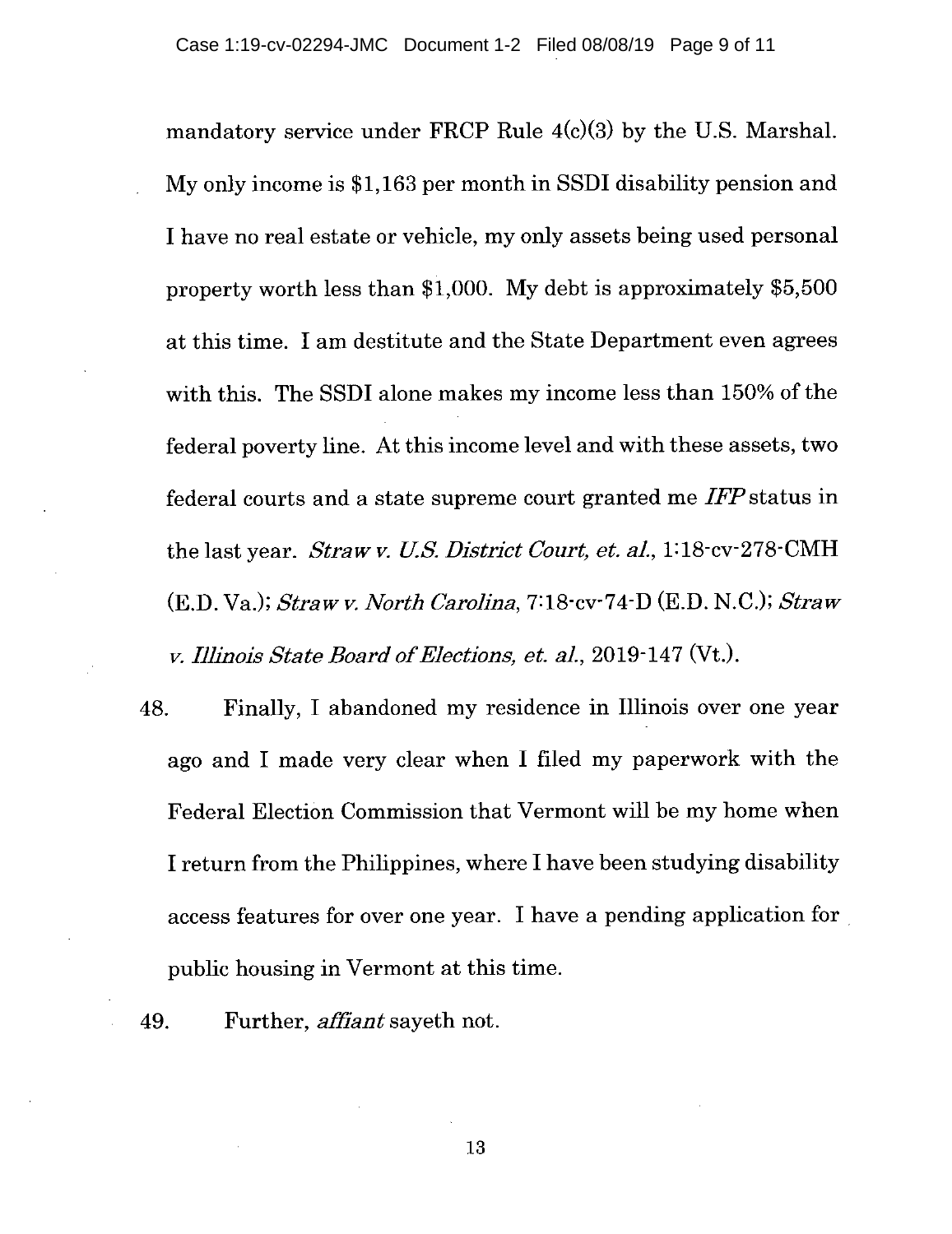I, *affiant* and *plaintiff-appellant* Andrew U. D. Straw, certify that to the best of my knowledge, information, and belief, formed after an inquiry reasonable under the circumstances, that the above statements and factual representations are true and correct under penalty of perjury. Dated: August 3, 2019

Respectfully submitted,

s/ ANDREW U. D. STRAW

700 12th ST NW, STE 700 PMB 92403 Washington, D.C. 20005 Telephone: (802) 552-3030 andrew@andrewstraw.com

# CERTIFICATE OF SERVICE

I, *plaintiff* Andrew U. D. Straw, certify that I filed the above AFFIDAVIT with the Clerk of this Court via Docsmit.com (U.S. Mail, First Class) on August 3, 2019, and when the Clerk enters the document into the CM/ECF system, it will be served to all attorneys of record and permanently available through Pacer.gov.

Respectfully submitted, s/ ANDREW U. D. STRAW 700 12th ST NW, STE 700 PMB 92403 Washington, D.C. 20005 Telephone: (802) 552-3030 andrew@andrewstraw.com *Plaintiff,* Proceeding *Pro Sc*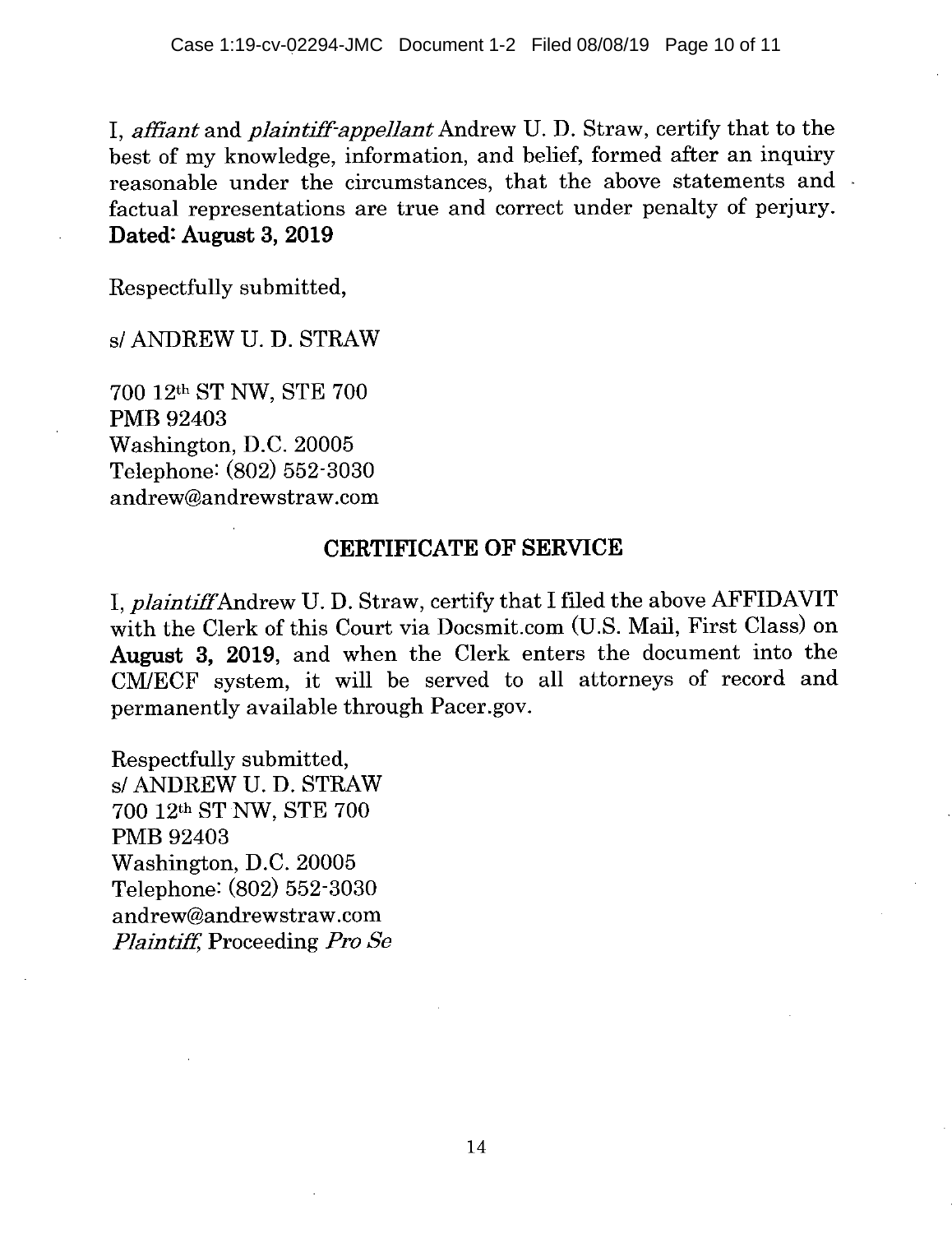| <b>EXHIBIT 1</b><br><b>BAUAN DOCTORS GENERAL HOSPITAL</b><br>BAUAN DOCTORS MULTIPURPOSE COOPERATIVE<br><b>BAUAN, BATANGAS</b><br>Tel. No: 727-3527 / 727-4019 / 727-2237                                                                         |
|--------------------------------------------------------------------------------------------------------------------------------------------------------------------------------------------------------------------------------------------------|
| Date June 03, 2019                                                                                                                                                                                                                               |
| state of a company of the same<br><b>MEDICAL CERTIFICATE</b>                                                                                                                                                                                     |
| This is to certify that $\mathcal{A}$ and the $\mathcal{A}$ $\mathcal{A}$ $\mathcal{A}$ $\mathcal{A}$ $\mathcal{A}$ $\mathcal{A}$ $\mathcal{A}$ years<br>old and a resident of Sn Rogne, Bourou, Barbangs<br>sought consultation at this clinic. |
| DIAGNOSIS: Physically For at the three of Manuscript                                                                                                                                                                                             |
| It to touch to under states of fuerce<br><b>REMARKS:</b>                                                                                                                                                                                         |
| This certification is issued per patient/relatives request for whatever purpose it<br>may serve.                                                                                                                                                 |

Compactor Rouse

License No. Internal Modecome (99(14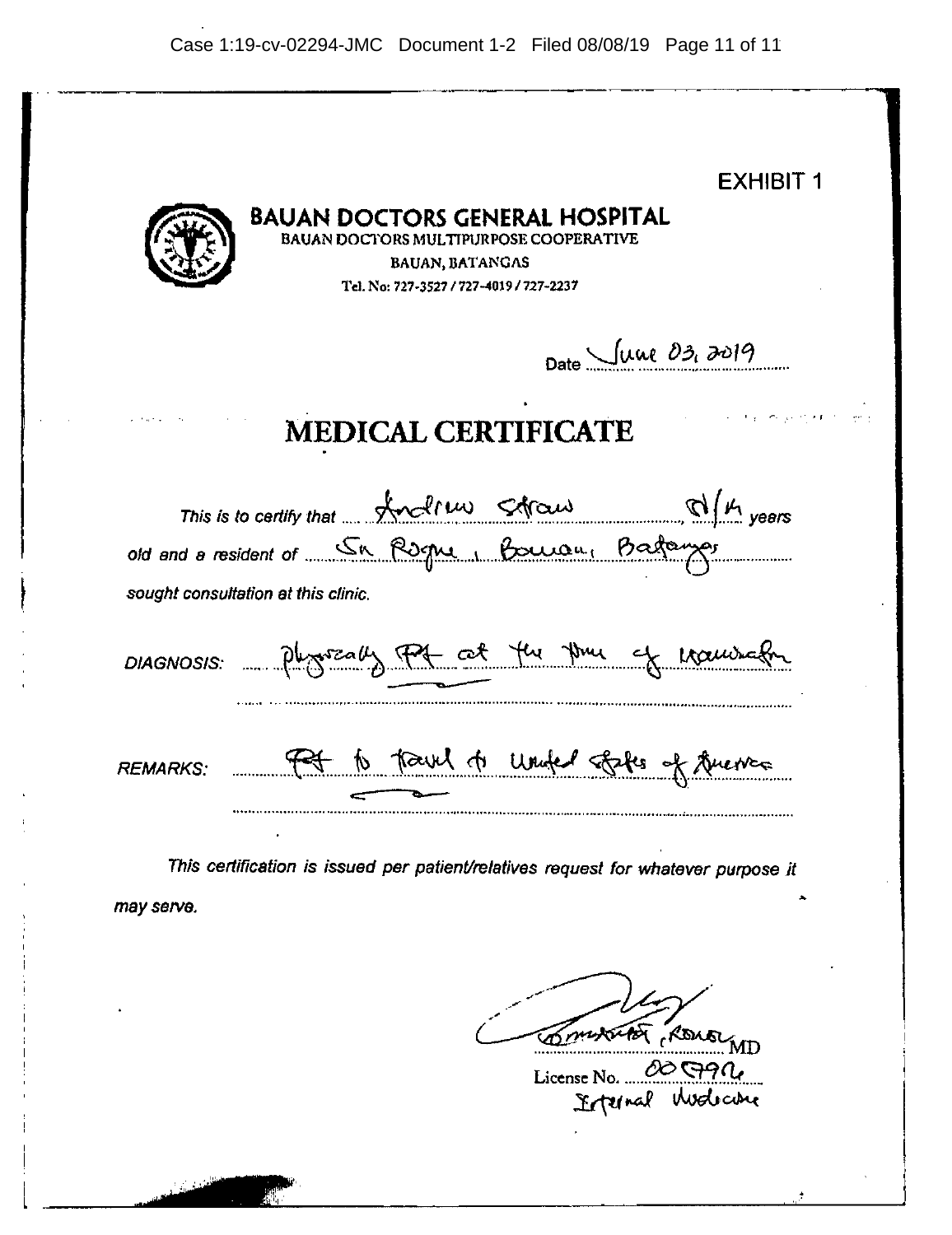|                                                                                                      | <b>CERTIFIED MAIL</b>                 |                                                |                                                                          |
|------------------------------------------------------------------------------------------------------|---------------------------------------|------------------------------------------------|--------------------------------------------------------------------------|
| 1-1-1-10<br>w Straw<br><b>ZTH ST NW, STE 700</b><br>22403<br>ington, DC 20005                        |                                       | <b>USPS CERTIFIED MAIL™</b>                    | PRESORTED<br>FIRST-CLASS MAIL<br>POSTAGE AND FEES PAID<br>CAILC<br>22202 |
| ass Service Requested                                                                                | 9214 8901 3247 3400 0924 5875 09<br>٠ |                                                |                                                                          |
| <b>SNGLP 480</b>                                                                                     |                                       |                                                |                                                                          |
| Clerk of Court<br>U.S. District Court, D.MD<br>101 W Lombard St Ste 4415<br>Baltimore, MD 21201-2629 |                                       | Certified, Electronic<br><b>Return Receipt</b> | Sent using<br>ocsn                                                       |
| ՝ լլ <del>կ</del> ւլԱիՍլլյԱւթլոԱիժիզնին լիլոԱիկիկիկիկիլ՝                                             |                                       | Accepted:<br>8/3/19, 8:11 AM (EDT-04:00)       | www.docsmit.com                                                          |

 $\cdot$ 

#### **Document Information:**

37 pages in the enclosed document

37 single sided sheets of paper

This page was added by Docsmft and is not pert of **the** document from the sender. Whit') starts on the next page.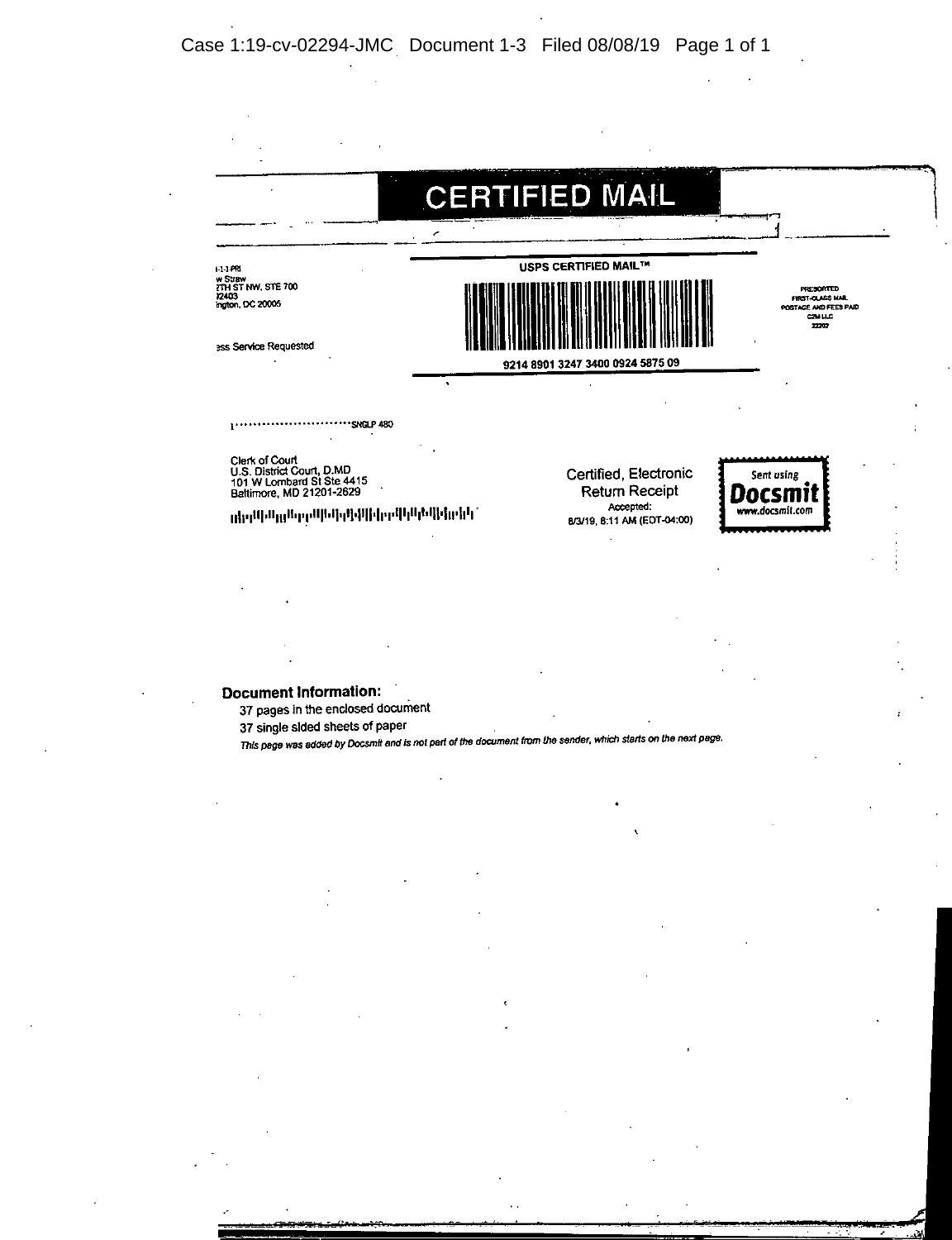Case 1:19-cv-02294-JMC Document 1-4 Filed 08/08/19 Page 1 of 2

AO 440 (Rev. 06/12) Summons in a Civil Action

# UNITED STATES DISTRICT COURT

for the

DISTRICT OF MARYLAND

ANDREW U. D. STRAW

Plaintiff(s)

V.

Civil Action No.

U.S. DEPARTMENT OF STATE

Defendant(s)

#### SUMMONS IN A CIVIL ACTION

To: (Defendant's name and address) U.S. Department of State do U.S. Solicitor General 950 Pennsylvania Ave, NW Washington, D.C. 20543

A lawsuit has been filed against you.

Within 21 days after service of this summons on you (not counting the day you received it) — or 60 days if you are the United States or a United States agency, or an officer or employee of the United States described in Fed. R. Civ. P. 12 (a)(2) or (3) — you must serve on the plaintiff an answer to the attached complaint or a motion under Rule 12 of the Federal Rules of Civil Procedure. The answer or motion must be served on the plaintiff or plaintiff's attorney, whose name and address are:

> Andrew U. D. Straw, Pro Se 700 12th ST NW, STE 700 Washington, D.C. 20005 (802) 552-3030 andrew@andrewstraw.com--please communicate to plaintiff via email.

If you fail to respond, judgment by default will be entered against you for the relief demanded in the complaint. You also must file your answer or motion with the court.

*CLERK OF COURT* 

Date:

Signature of Clerk or Deputy Clerk